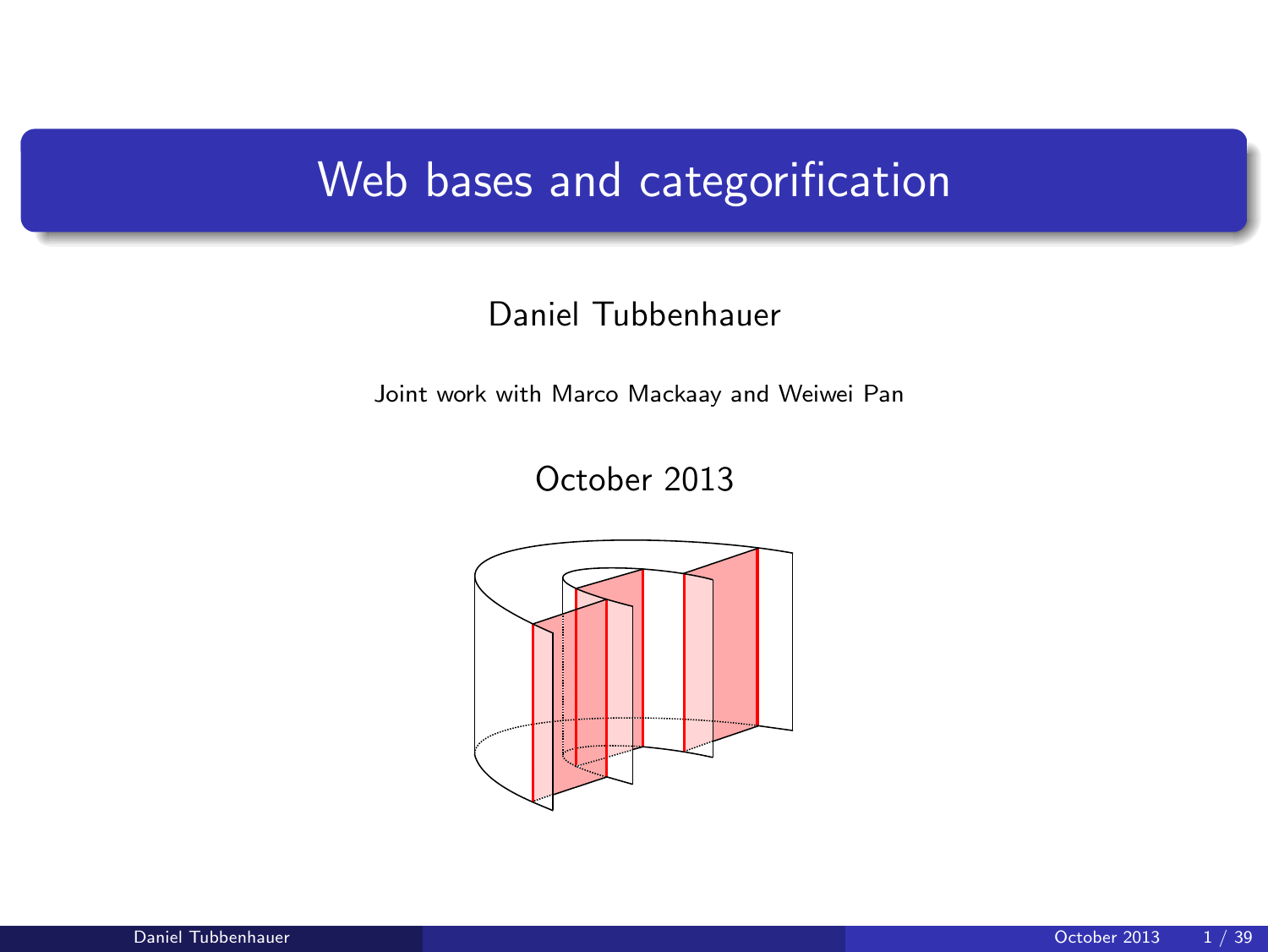#### **[Categorification](#page-2-0)**

[What is categorification?](#page-2-0)

#### 2 [Webs and representations of](#page-4-0)  $U_q(s_1)$

- $\bullet$  sl<sub>3</sub>[-webs](#page-4-0)
- [Connection to representation theory](#page-7-0)
- Webs and *q*[-skew Howe duality](#page-10-0)

#### [The Categorification](#page-21-0)

- [An algebra of foams](#page-21-0)
- [A graded cellular basis](#page-28-0)
- **[Harvest time](#page-36-0)**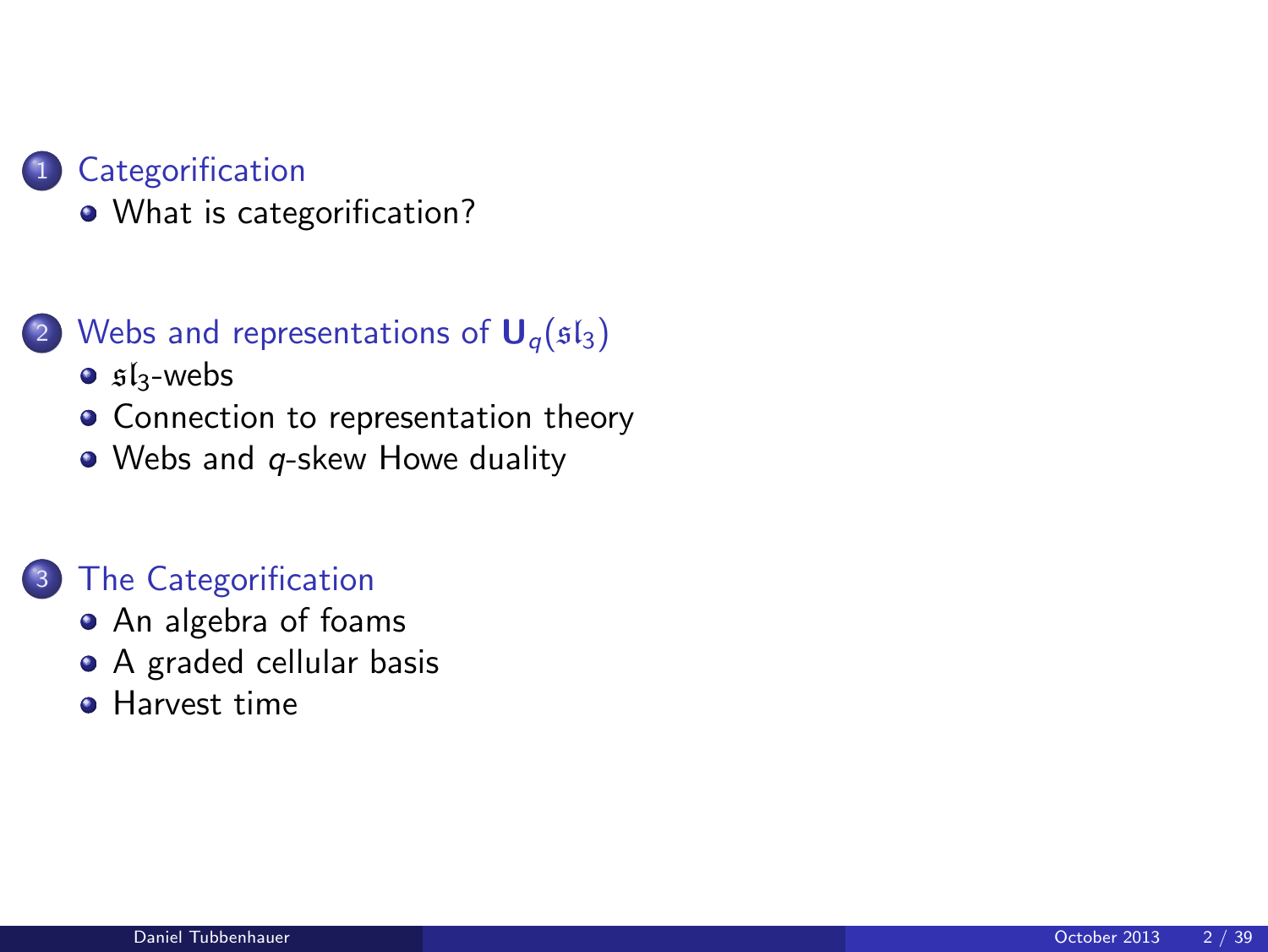Forced to reduce this presentation to one sentence, the author would choose:

Interesting integers are shadows of richer structures in categories.

The basic idea can be seen as follows. Take a "set-based" structure S and try to find a "category-based" structure C such that S is just a shadow of C.

Categorification, which can be seen as "remembering" or "inventing" information, comes with an "inverse" process called decategorification, which is more like "forgetting" or "identifying".

<span id="page-2-0"></span>Note that decategorification should be easy.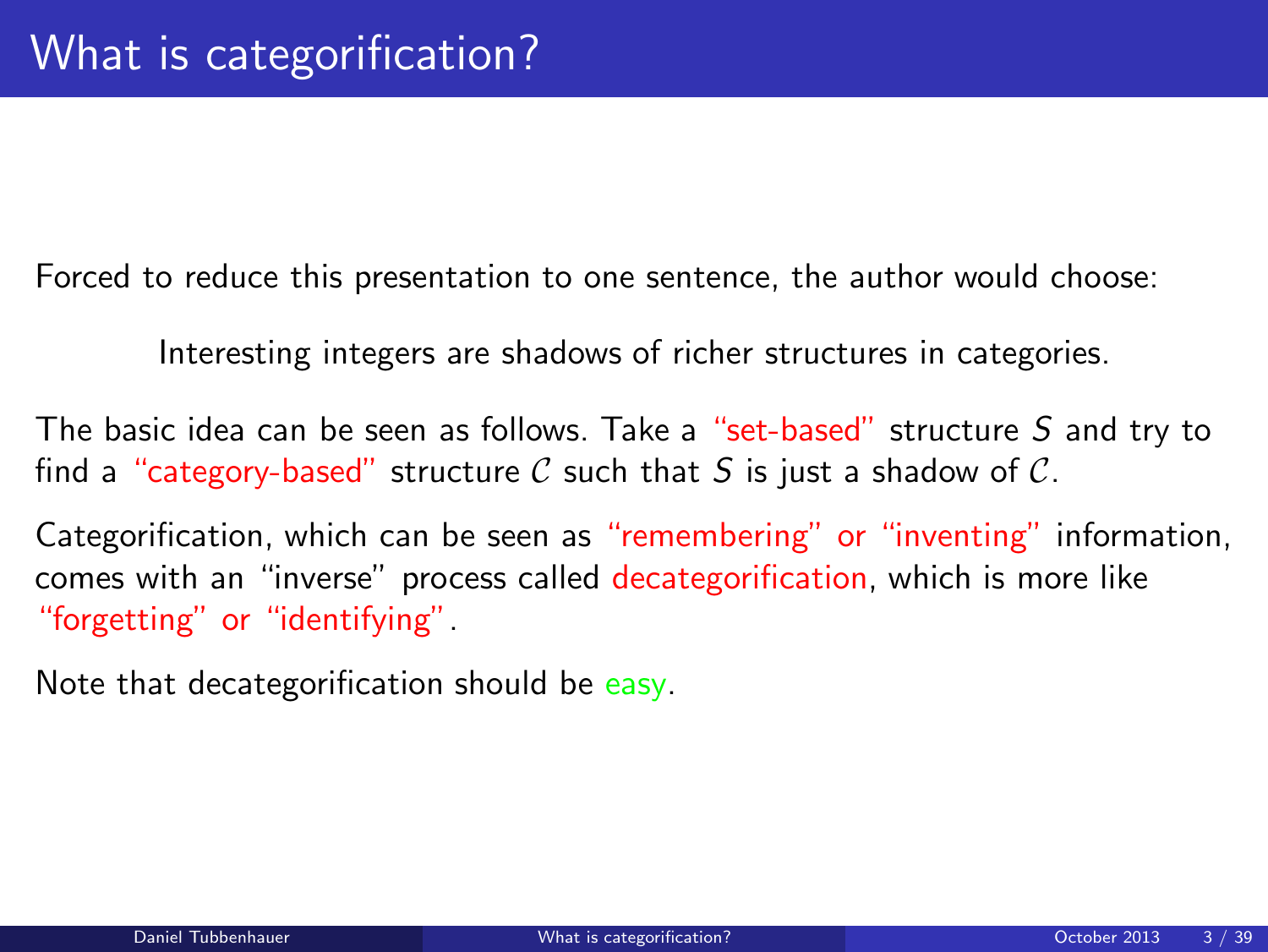# Exempli gratia

Examples of the pair categorification/decategorification are:

| Between the image and the image and the image. | Between the image.                                                                                   |                    |
|------------------------------------------------|------------------------------------------------------------------------------------------------------|--------------------|
| Polynomials in $\mathbb{Z}[q, q^{-1}]$         | $\frac{Categorical = rank(\cdot)}{d \cdot C}$                                                        | Complexes of gr.VS |
| Time integers $\mathbb{Z}$                     | $\frac{c \cdot \text{categorify}}{d \cdot \text{cact} = K_0(\cdot)}$                                 | Keying             |
| And $A -$ module                               | $\frac{c \cdot \text{categorify}}{d \cdot \text{cact} = K_0^{\oplus}(\cdot) \otimes_{\mathbb{Z}} A}$ | additive category  |

Usually the categorified world is much more interesting.

Today categorification  $=$  Grothendieck group!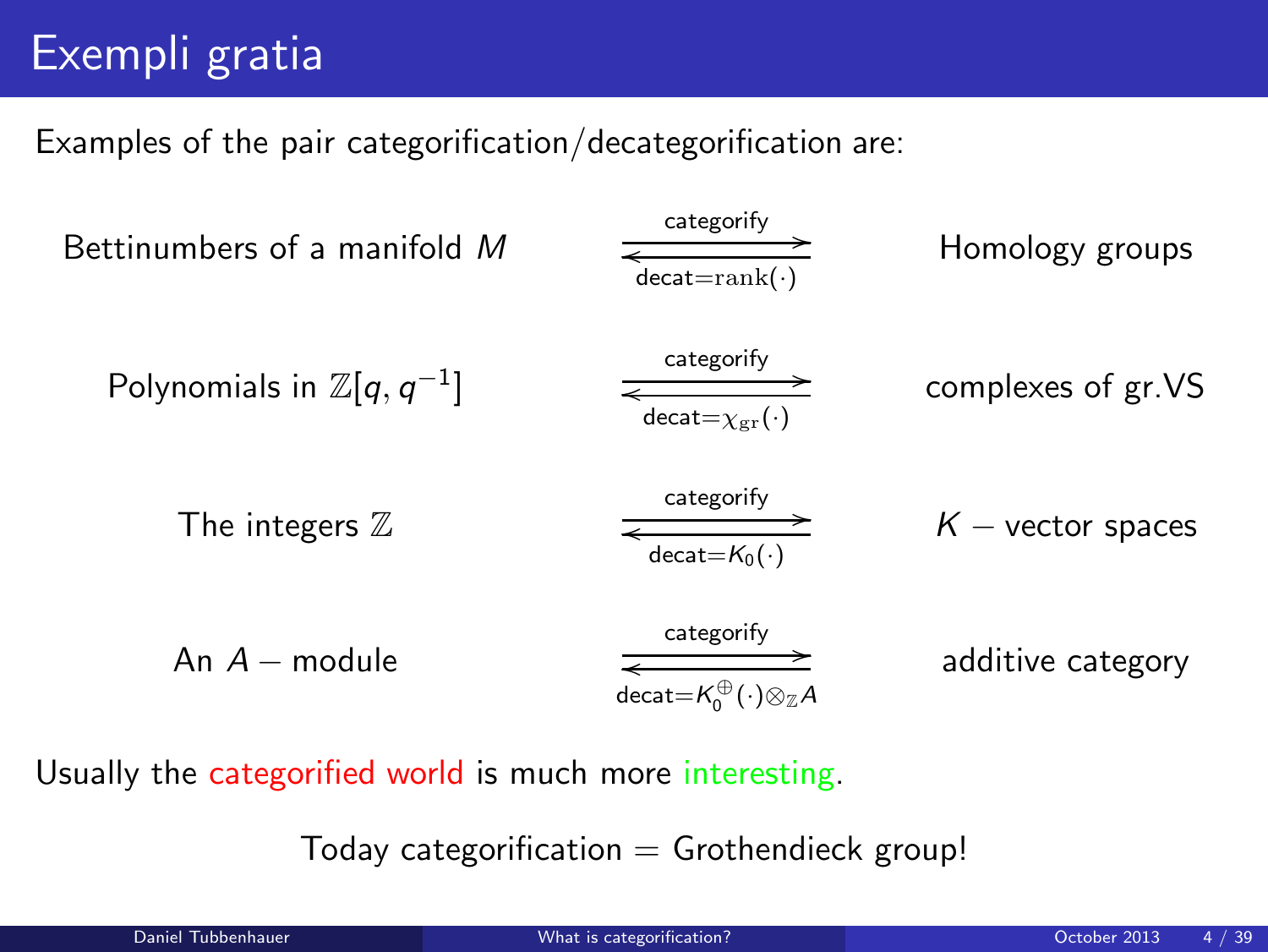## Definition(Kuperberg)

A  $sI_3$ -web w is an oriented trivalent graph, such that all vertices are either sinks or sources. The boundary  $\partial w$  of w is a sign string  $S = (s_1, \ldots, s_n)$  under the convention  $s_i = +$  iff the orientation is pointing in and  $s_i = -$  iff the orientation is pointing out.

<span id="page-4-0"></span>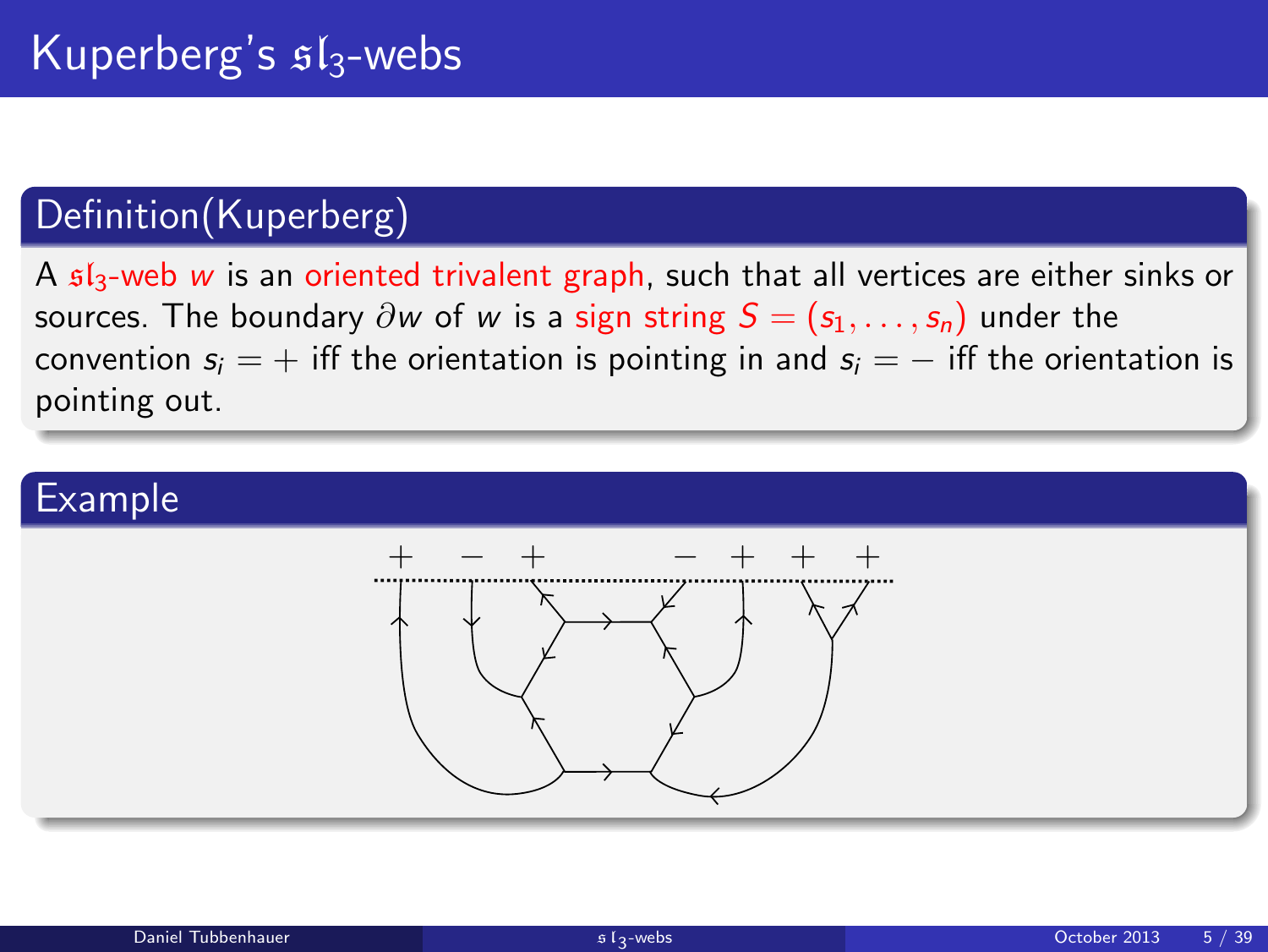## Definition(Kuperberg)

The  $\mathbb{C}(q)$ -web space  $W_S$  for a given sign string  $S = (\pm, \dots, \pm)$  is generated by  $\{w \mid \partial w = S\}$ , where w is a web, subject to the relations

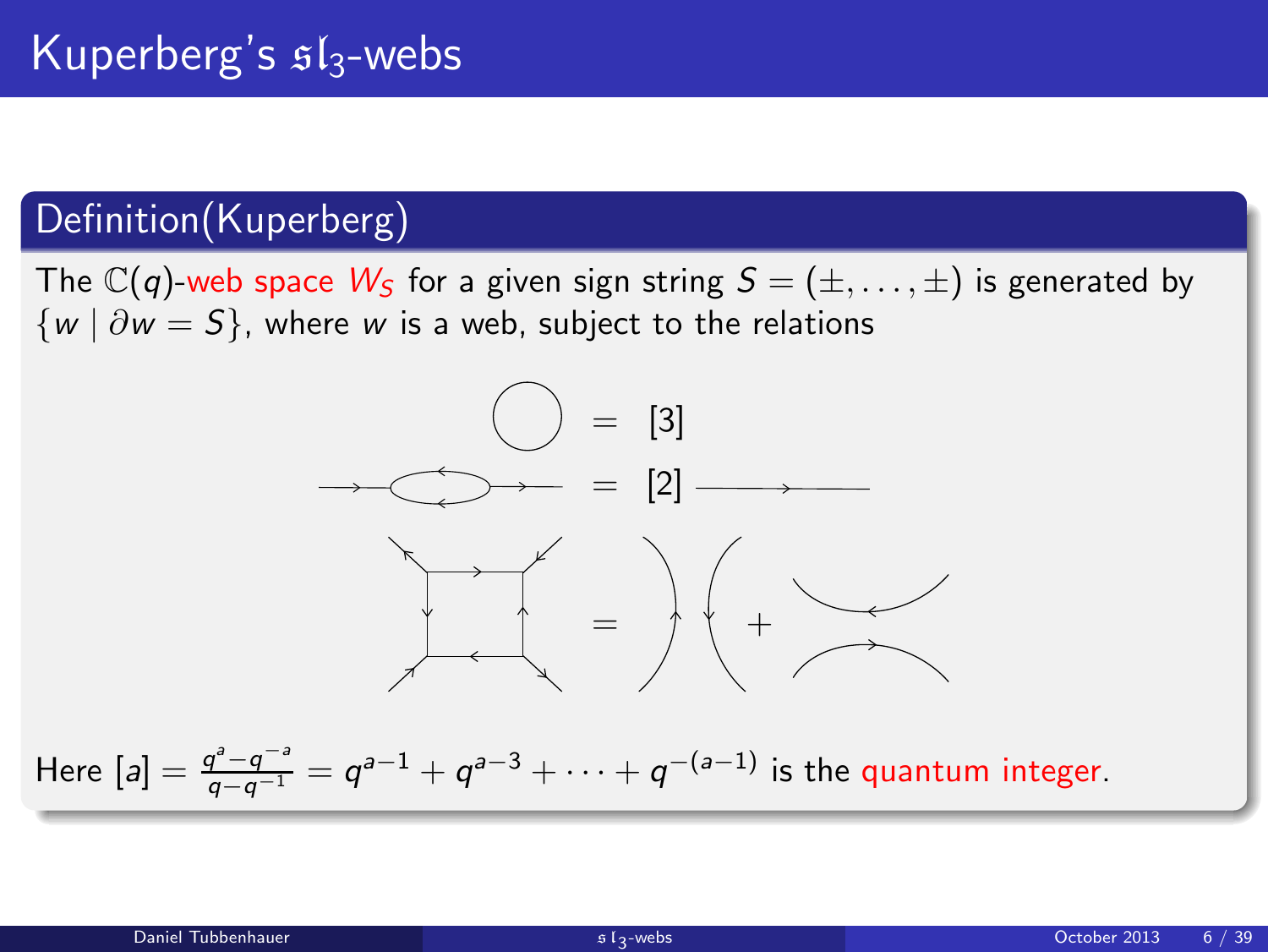# Example



Webs can be coloured with flow lines. At the boundary, the flow lines can be represented by a state string  $J$ . By convention, at the *i*-th boundary edge, we set  $j_i = \pm 1$  if the flow line is oriented downward/upward and  $j_i = 0$ , if there is no flow line. So  $J = (0, 0, 0, 0, 0, +1, -1)$  in the example.

Given a web with a flow  $w_f$ , attribute a weight to each trivalent vertex and each arc in  $w_f$  and take the sum. The weight of the example is  $-4$ .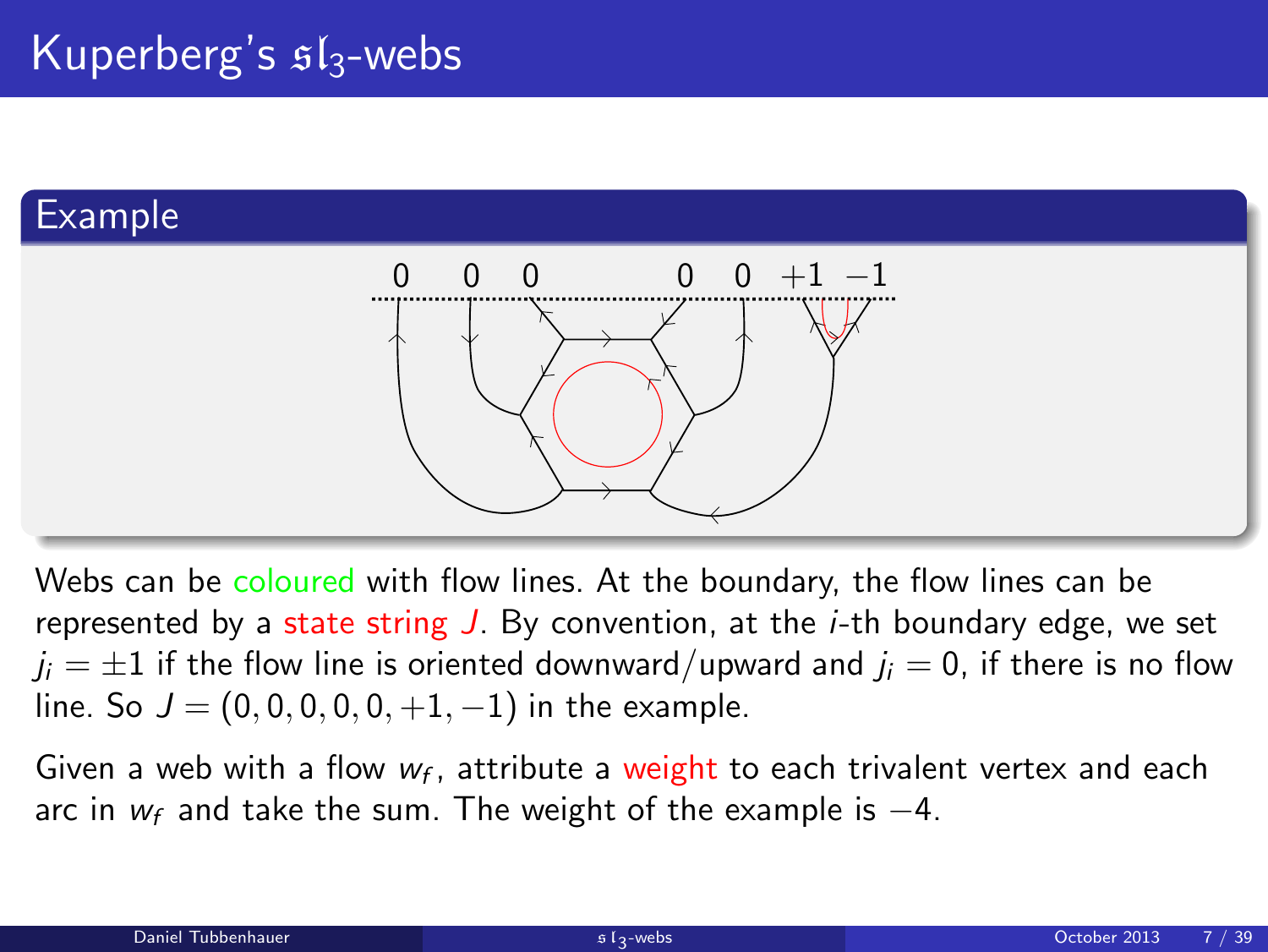### **Definition**

For  $n \in \mathbb{N}_{>1}$  the quantum special linear algebra  $\mathbf{U}_q(\mathfrak{sl}_n)$  is the associative, unital  $\mathbb{C}(q)$ -algebra generated by  $\mathcal{K}_i^{\pm 1}$  and  $E_i$  and  $F_i$ , for  $i=1,\ldots,n-1$ , subject to the relations

<span id="page-7-0"></span>
$$
K_i K_j = K_j K_i, \quad K_i K_i^{-1} = K_i^{-1} K_i = 1,
$$
  
\n
$$
E_i F_j - F_j E_i = \delta_{i,j} \frac{K_i - K_i^{-1}}{q - q^{-1}},
$$
  
\n
$$
K_i E_j = q^{(\epsilon_i, \alpha_j)} E_j K_i,
$$
  
\n
$$
K_i F_j = q^{-(\epsilon_i, \alpha_j)} F_j K_i,
$$
  
\n
$$
E_i^2 E_j - (q + q^{-1}) E_i E_j E_i + E_j E_i^2 = 0, \quad \text{if} \quad |i - j| = 1,
$$
  
\n
$$
F_i^2 F_j - (q + q^{-1}) F_i F_j F_i + F_j F_i^2 = 0, \quad \text{if} \quad |i - j| = 1.
$$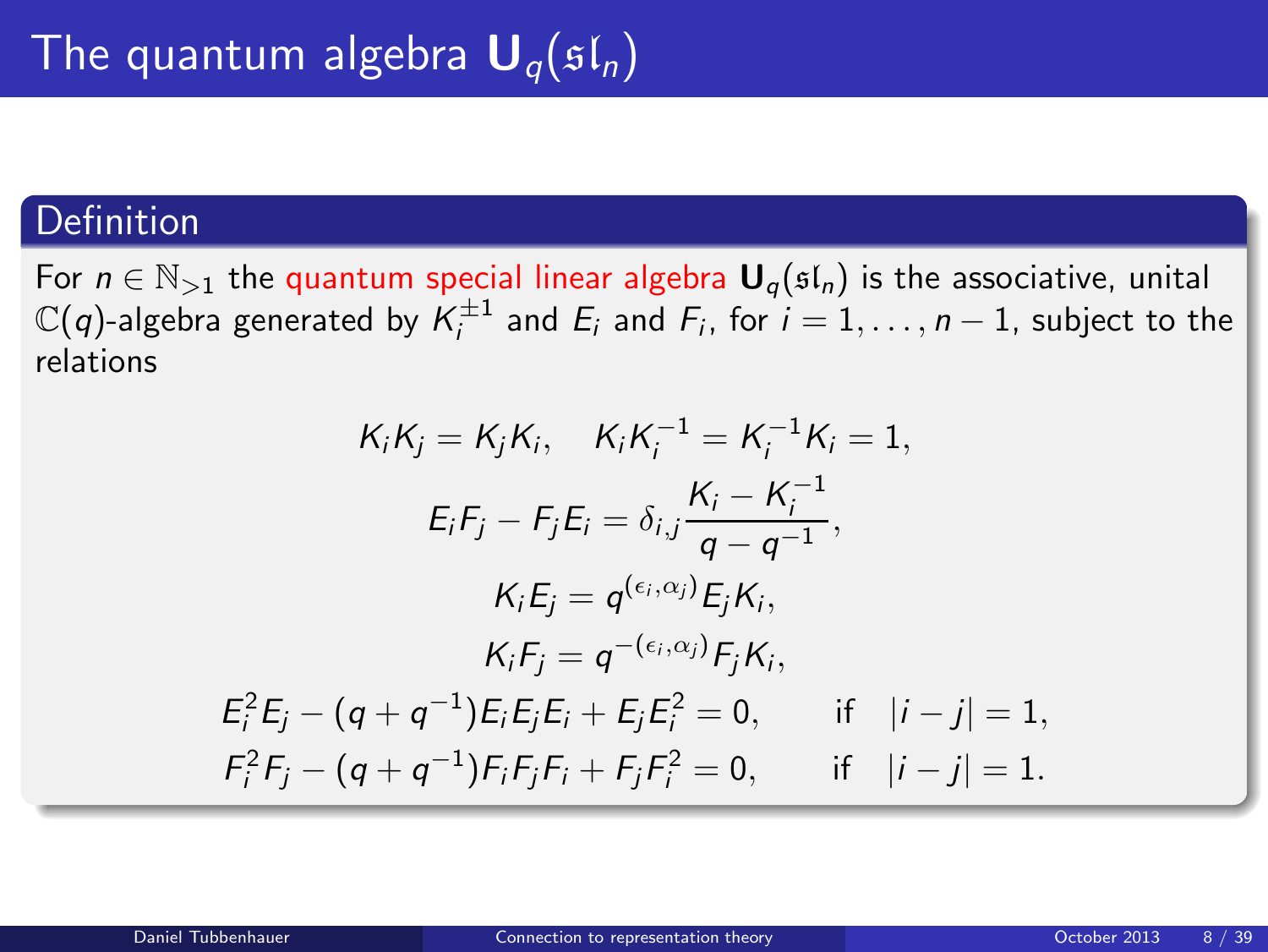A sign string  $S = (s_1, \ldots, s_n)$  corresponds to tensors

$$
V_S=V_{s_1}\otimes\cdots\otimes V_{s_n},
$$

where  $V_+$  is the fundamental  $U_q$ ( $\mathfrak{sl}_3$ )-representation and  $V_-$  is its dual, and webs correspond to intertwiners.

Theorem(Kuperberg)

 $W_S \cong \text{Hom}_{\mathbf{U}_q(\mathfrak{sl}_3)}(\mathbb{C}(q),V_S) \cong \text{Inv}_{\mathbf{U}_q(\mathfrak{sl}_3)}(V_S)$ 

In fact, the so-called spider category of all webs modulo the Kuperberg relations is equivalent to the representation category of  $U_{q}(\mathfrak{sl}_3)$ .

As a matter of fact, the  $\mathfrak{sl}_3$ -webs without internal circles, digons and squares form a basis  $B<sub>S</sub>$ , called web-basis, of  $W<sub>S</sub>$ !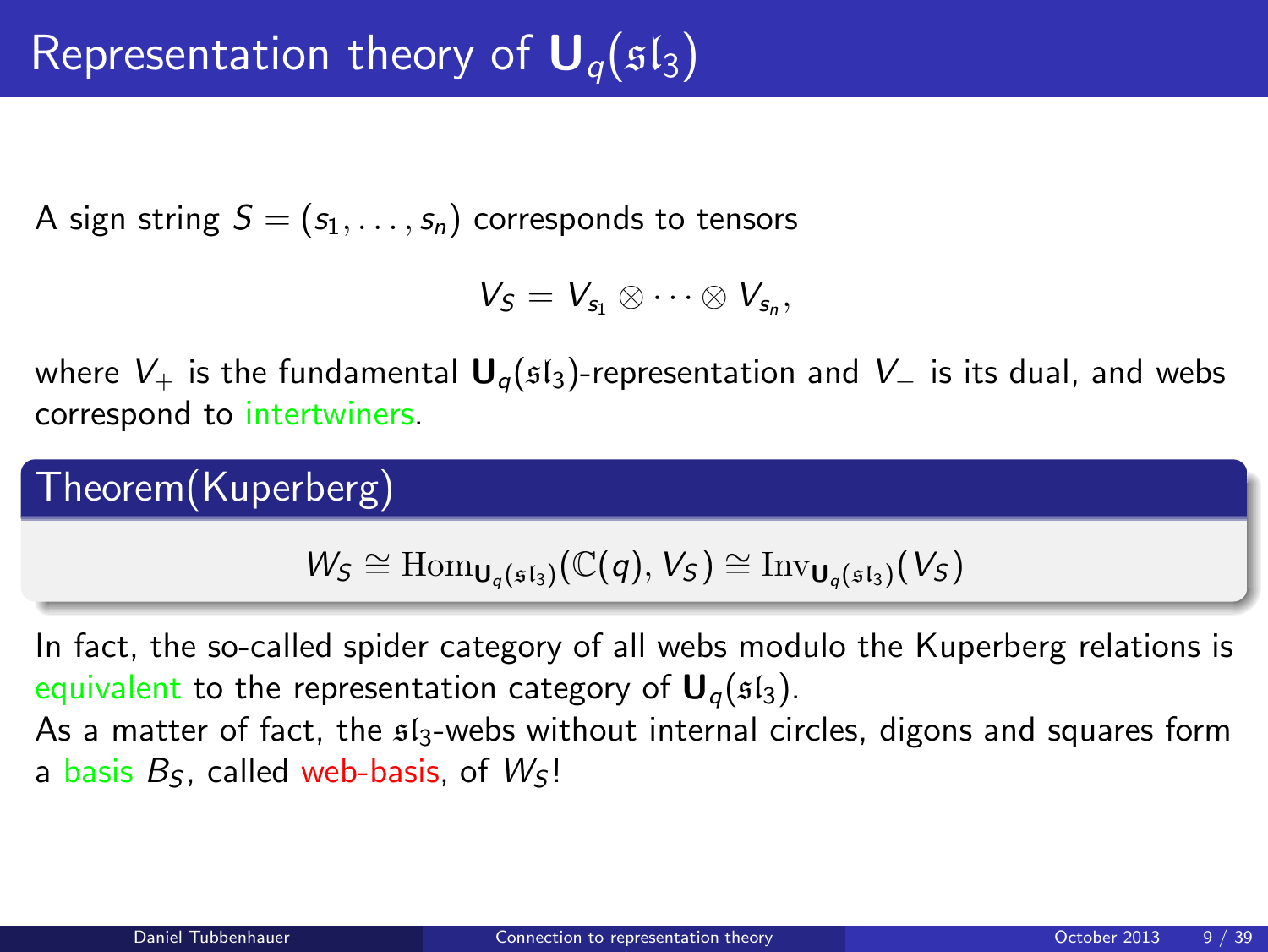# Theorem(Khovanov, Kuperberg)

Pairs of sign S and a state strings J correspond to the coefficients of the web basis relative to tensors of the standard basis  $\{e_{-1}^\pm,e_0^\pm,e_{+1}^\pm\}$  of  $V_\pm$ .

#### Example

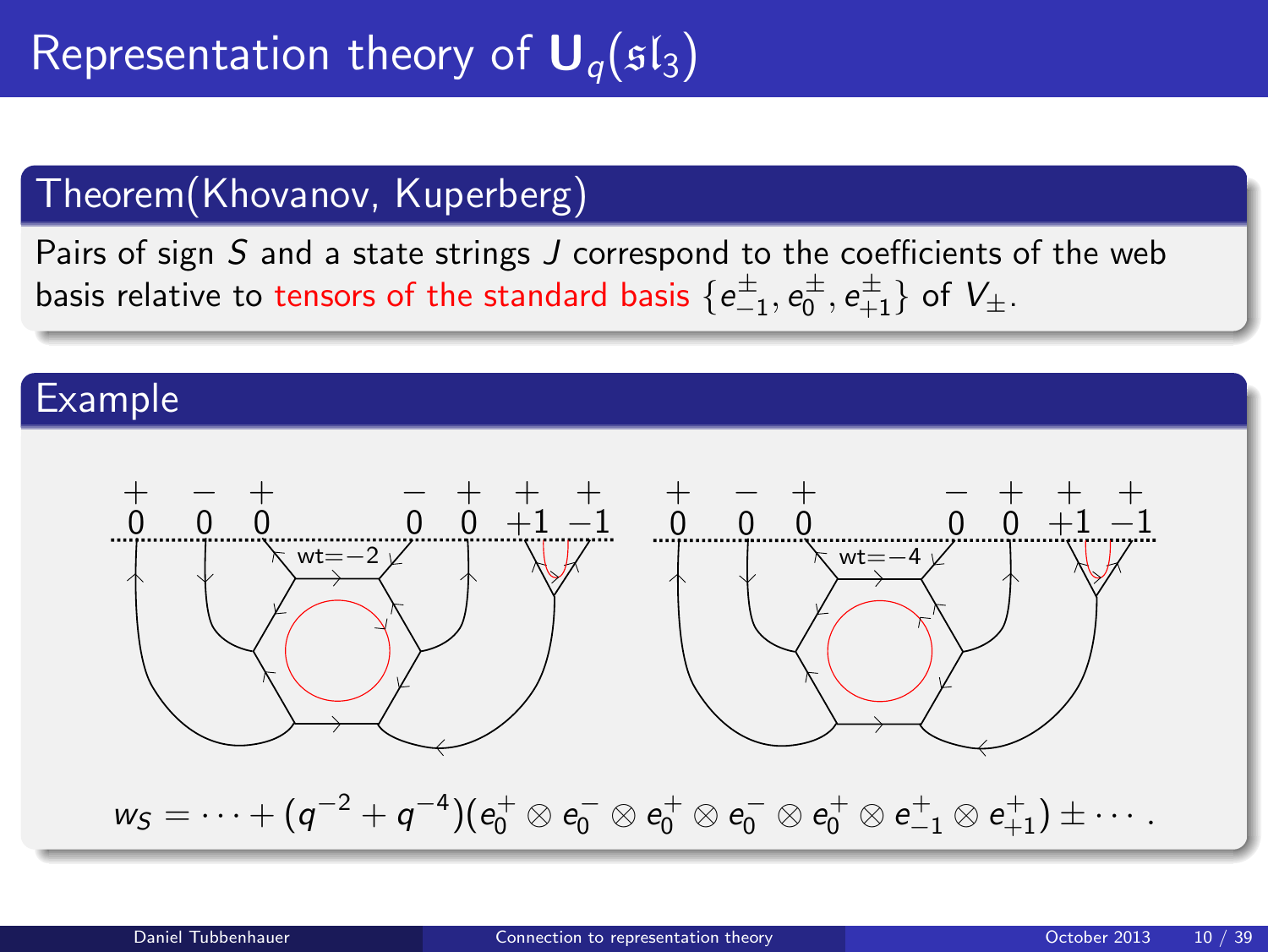The natural actions of  $GL_k$  and  $GL_n$  on

<span id="page-10-0"></span>
$$
\bigwedge^p(\mathbb{C}^k\otimes\mathbb{C}^n)
$$

are Howe dual (skew Howe duality). This implies that

$$
\mathrm{Inv}_{\mathrm{SL}_\mathbf{k}}(\Lambda^{p_1}(\mathbb{C}^k)\otimes\cdots\otimes\Lambda^{p_n}(\mathbb{C}^k))\cong W(p_1,\ldots,p_n),
$$

where  $W(p_1, \ldots, p_n)$  denotes the  $(p_1, \ldots, p_n)$ -weight space of the irreducible  $\operatorname{GL}_n$ -module  $W_{(k^{\ell})}$ , if  $n = k\ell$ .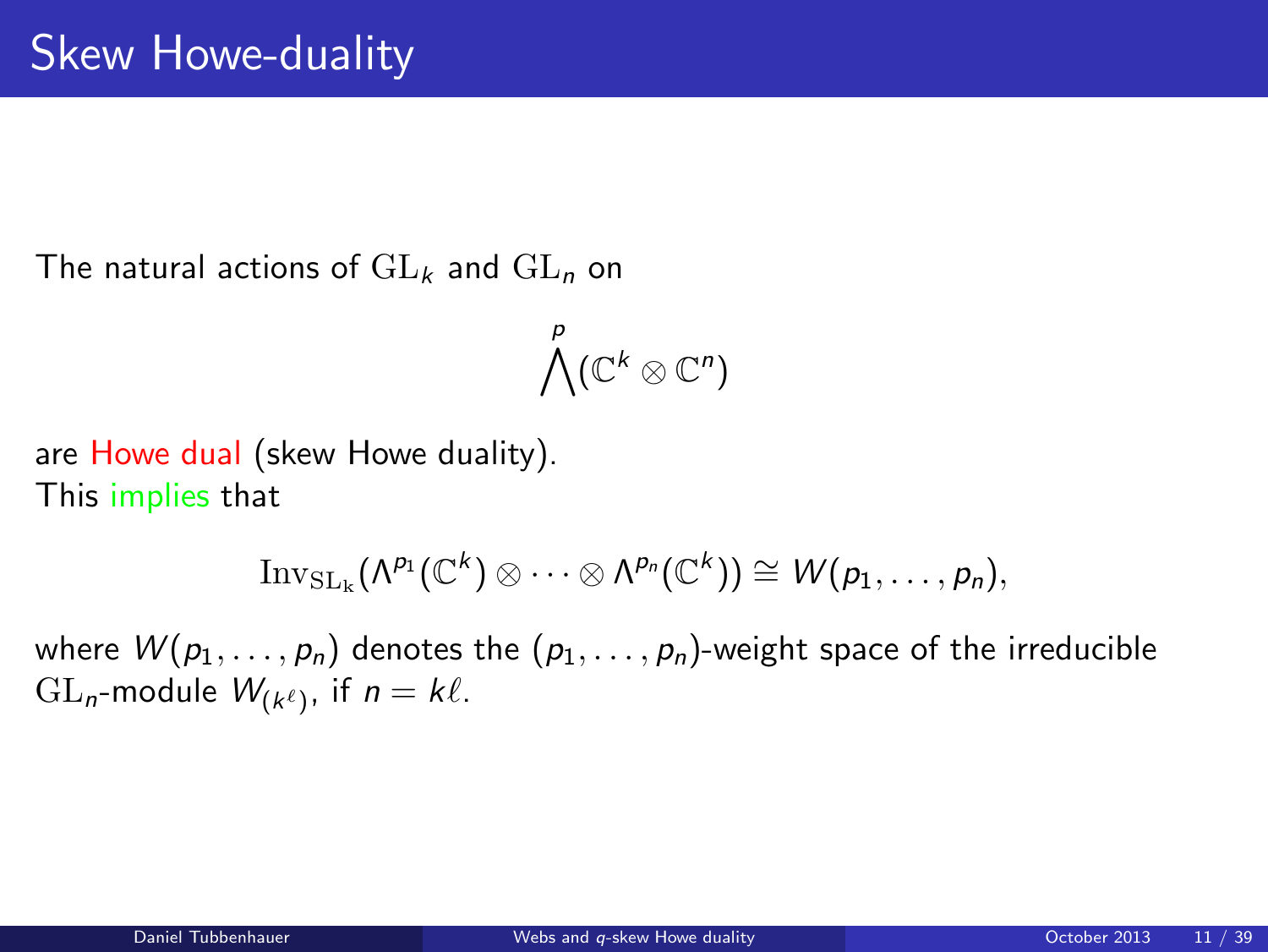For each  $\lambda\in\mathbb{Z}^{n-1}$  adjoin an idempotent  $1_\lambda$  (think: projection to the  $\lambda$ -weight space!) to  $\mathbf{U}_q(\mathfrak{sl}_n)$  and add the relations

$$
1_{\lambda}1_{\mu} = \delta_{\lambda,\nu}1_{\lambda},
$$
  
\n
$$
E_i1_{\lambda} = 1_{\lambda+\alpha_i}E_i,
$$
  
\n
$$
F_i1_{\lambda} = 1_{\lambda-\alpha_i}F_i,
$$
  
\n
$$
K_{\pm i}1_{\lambda} = q^{\pm \lambda_i}1_{\lambda} \text{ (no } K's \text{ anymore!)}.
$$

### Definition

The idempotented quantum special linear algebra is defined by

$$
\dot{\mathbf{U}}(\mathfrak{sl}_n)=\bigoplus_{\lambda,\mu\in\mathbb{Z}^n}1_\lambda\,\mathbf{U}_q(\mathfrak{sl}_n)1_\mu.
$$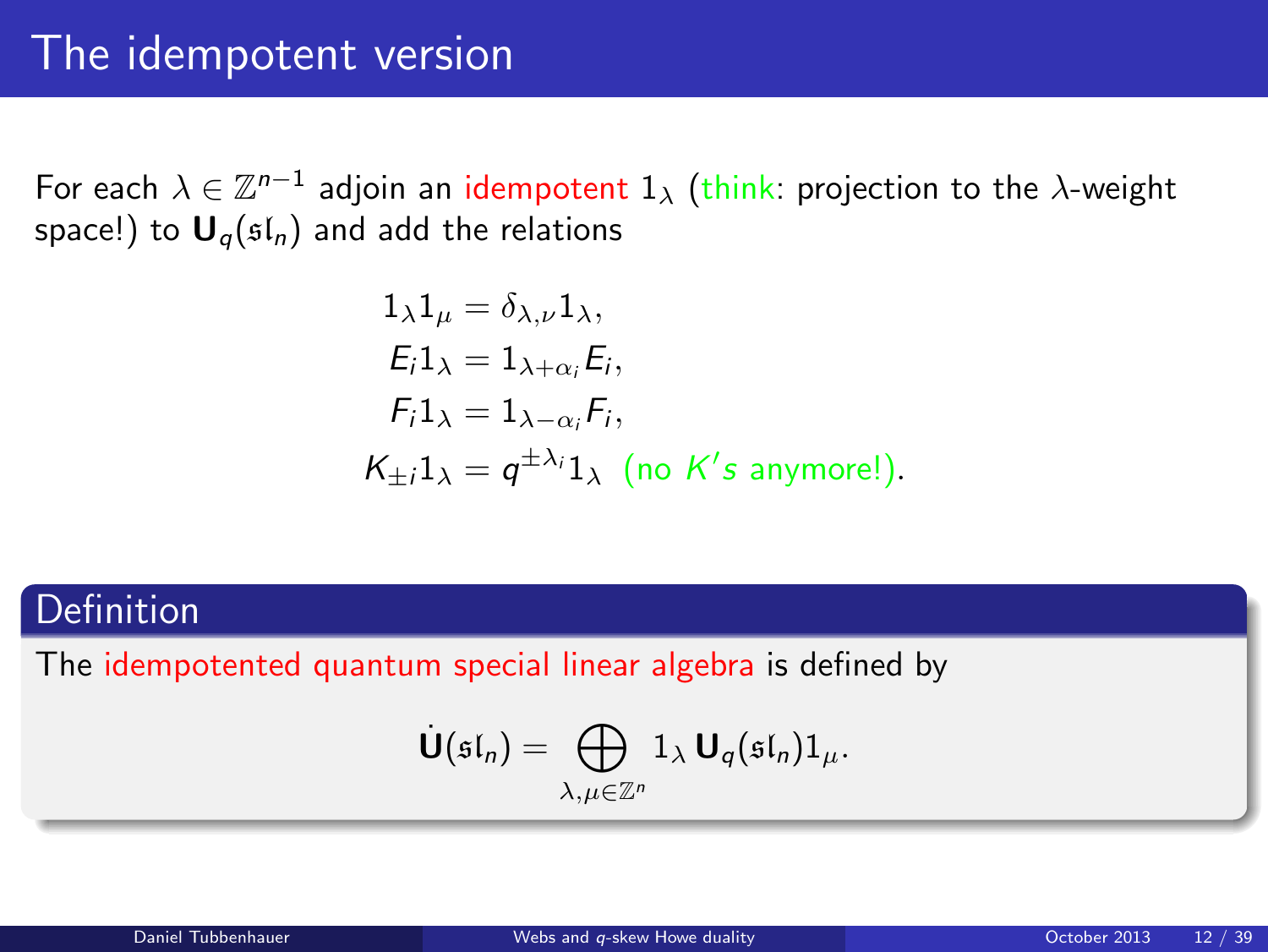#### Definition

An enhanced sign sequence is a sequence  $S = (s_1, \ldots, s_n)$  with  $s_i \in \{ \circ, -, +, \times \},$ for all  $i = 1, \ldots, n$ . The corresponding weight  $\mu = \mu_S \in \Lambda(n, d)$  is given by the rules

$$
\mu_i = \begin{cases}\n0, & \text{if } s_i = \circ, \\
1, & \text{if } s_i = +, \\
2, & \text{if } s_i = -, \\
3, & \text{if } s_i = \times.\n\end{cases}
$$

Let  $\Lambda(n, d)$ <sub>3</sub>  $\subset \Lambda(n, d)$  be the subset of weights with entries between 0 and 3. Note that 1 corresponds to the  $\dot{\mathbf{U}}$ ( $\mathfrak{sl}_3$ )-representation  $V_+$ , 2 to its dual  $V_-$  and 0, 3 to the trivial  $\dot{\mathbf{U}}(\mathfrak{sl}_3)$ -representation.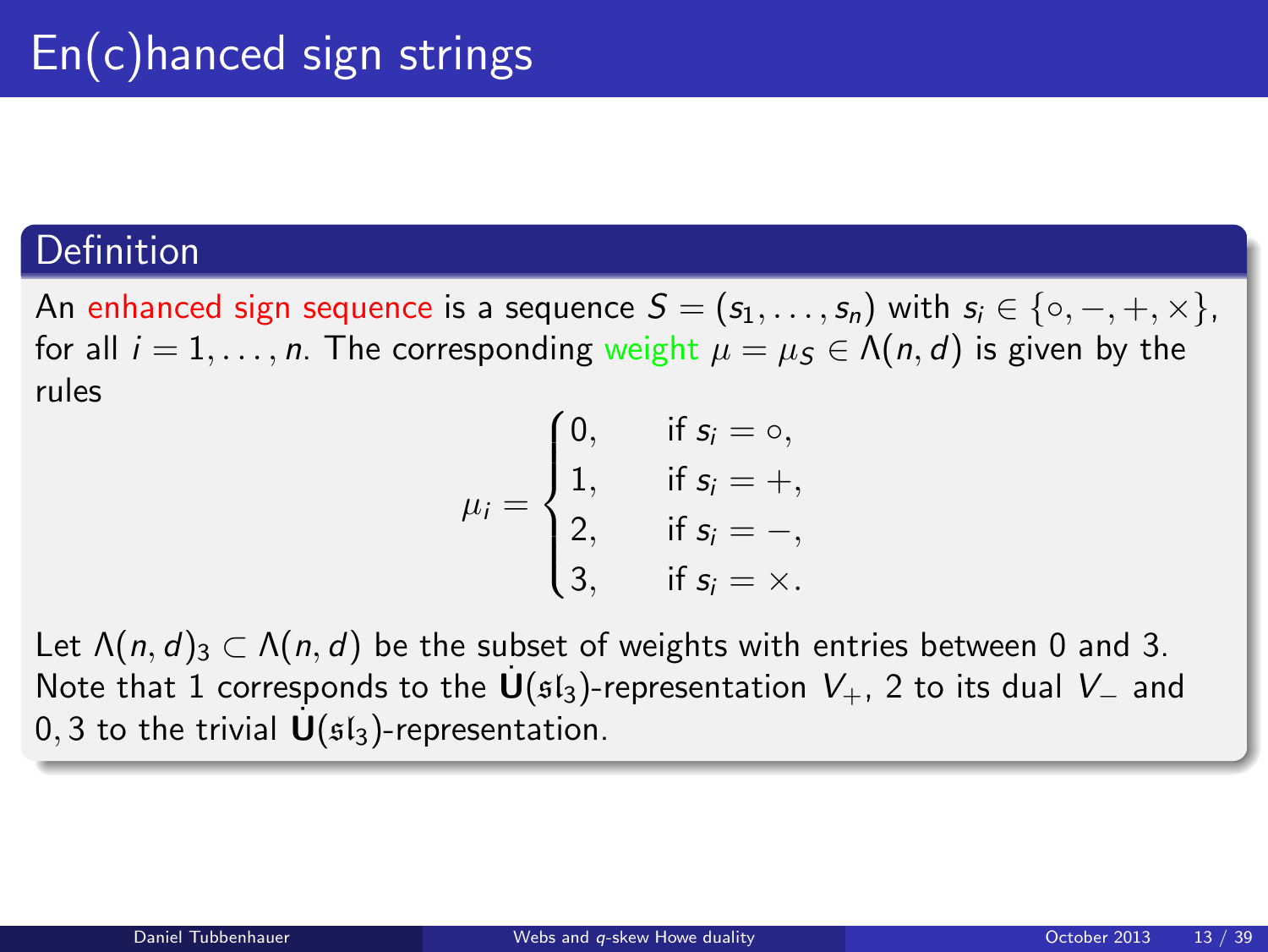# The  $sI_3$ -webs form a  $\mathbf{U}(sI_n)$ -module

We defined an action  $\phi$  of  $\dot{{\sf U}}(\mathfrak{sl}_n)$  on  $\mathcal{W}_{(3^\ell)}=\bigoplus_{S\in\Lambda(n,n)_3}\mathcal{W}_S$  by



We use the convention that vertical edges labeled 1 are oriented upwards, vertical edges labeled 2 are oriented downwards and edges labeled 0 or 3 are erased. The hard part was to show that this is well-defined.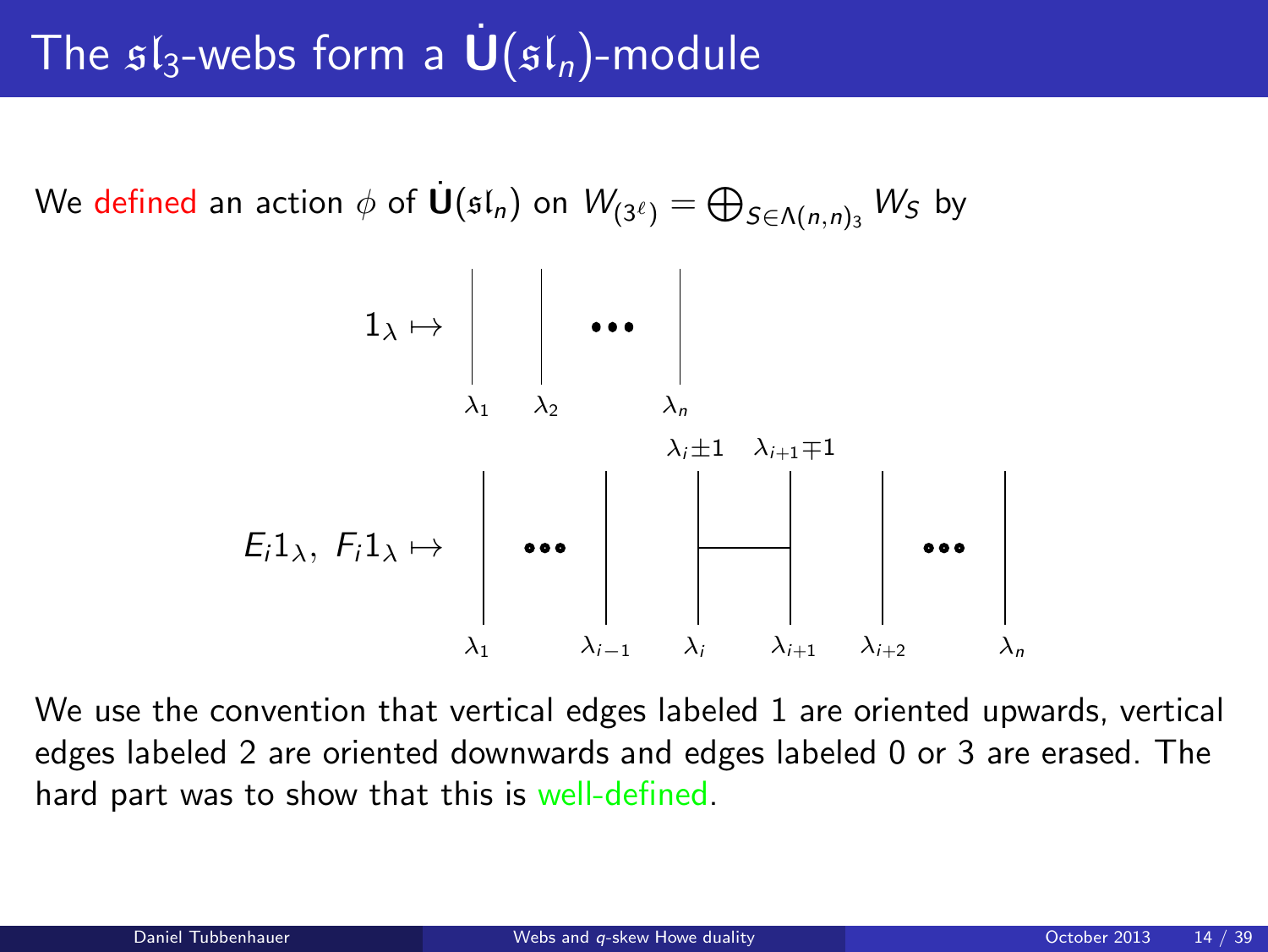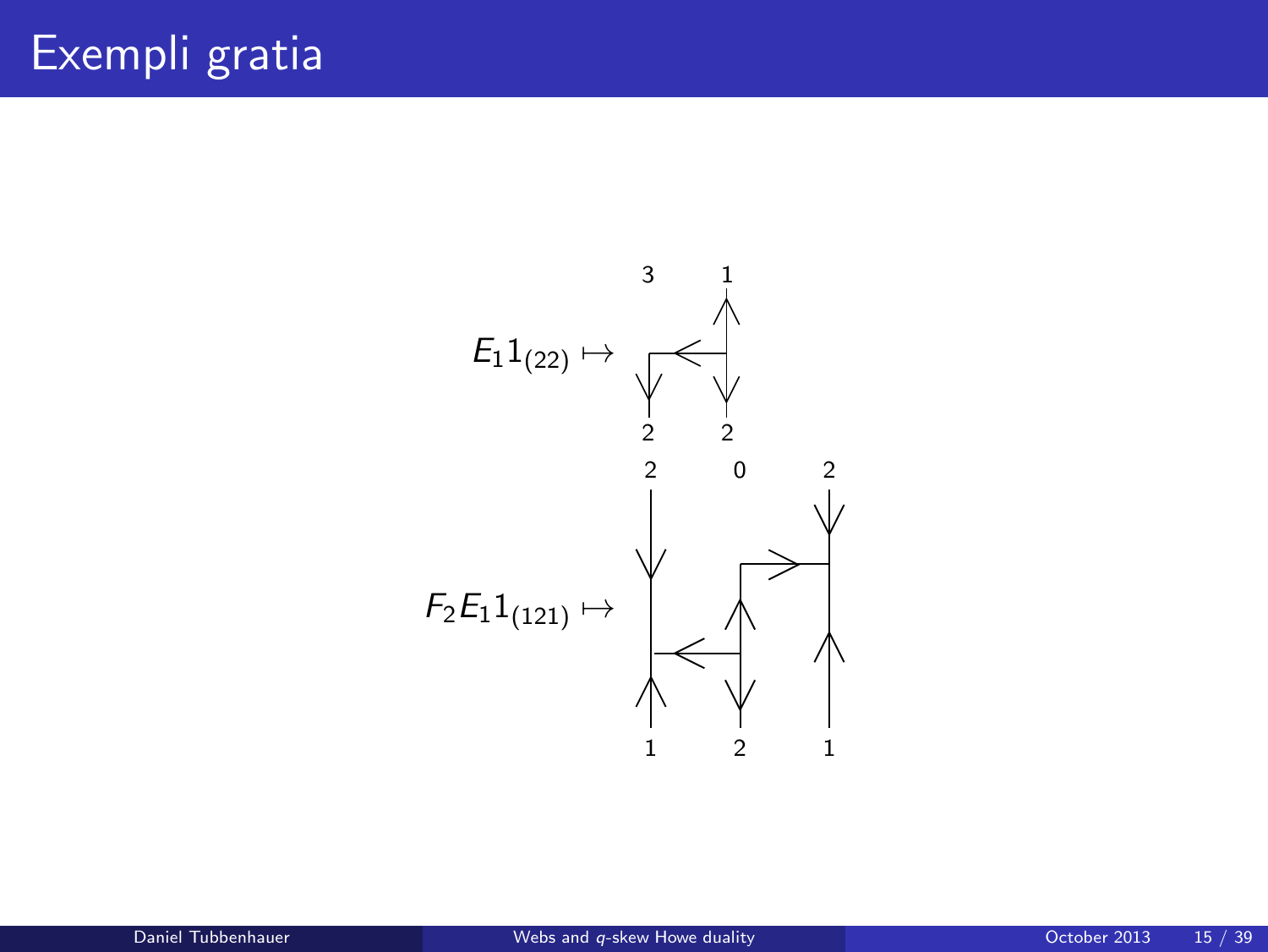The  $\mathbf{U}(\mathfrak{sl}_n)$ -module  $W_{(3^{\ell})}$  has different bases. But there are two particular nice ones, called Lusztig-Kashiwara's lower and upper global crystal basis  $B_T = \{b_T\}$ and  $B^{T}=\{b^{T}\}$  (sometimes also called canonical and dual canonical basis), indexed by standard tableaux  $\mathcal{T} \in \mathrm{Std}((3^\ell)).$  One of its nice properties is for example

$$
b_{\mathcal{T}} = x_{\mathcal{T}} + \sum_{\tau \prec \mathcal{T}} \underbrace{\delta_{\tau \mathcal{T}}(q)}_{\in \mathbb{Z}[q]} x_{\tau}
$$

This gives, under *q*-skew Howe duality, a upper and lower global crystal basis of the invariant  $U_{q}(sI_{3})$ -tensors.

In contrast to the tensor basis  $x<sub>T</sub>$ , which is easy to write down, but lacks a good behavior, the lower and upper global crystal bases are hard to write down, but have a good behavior.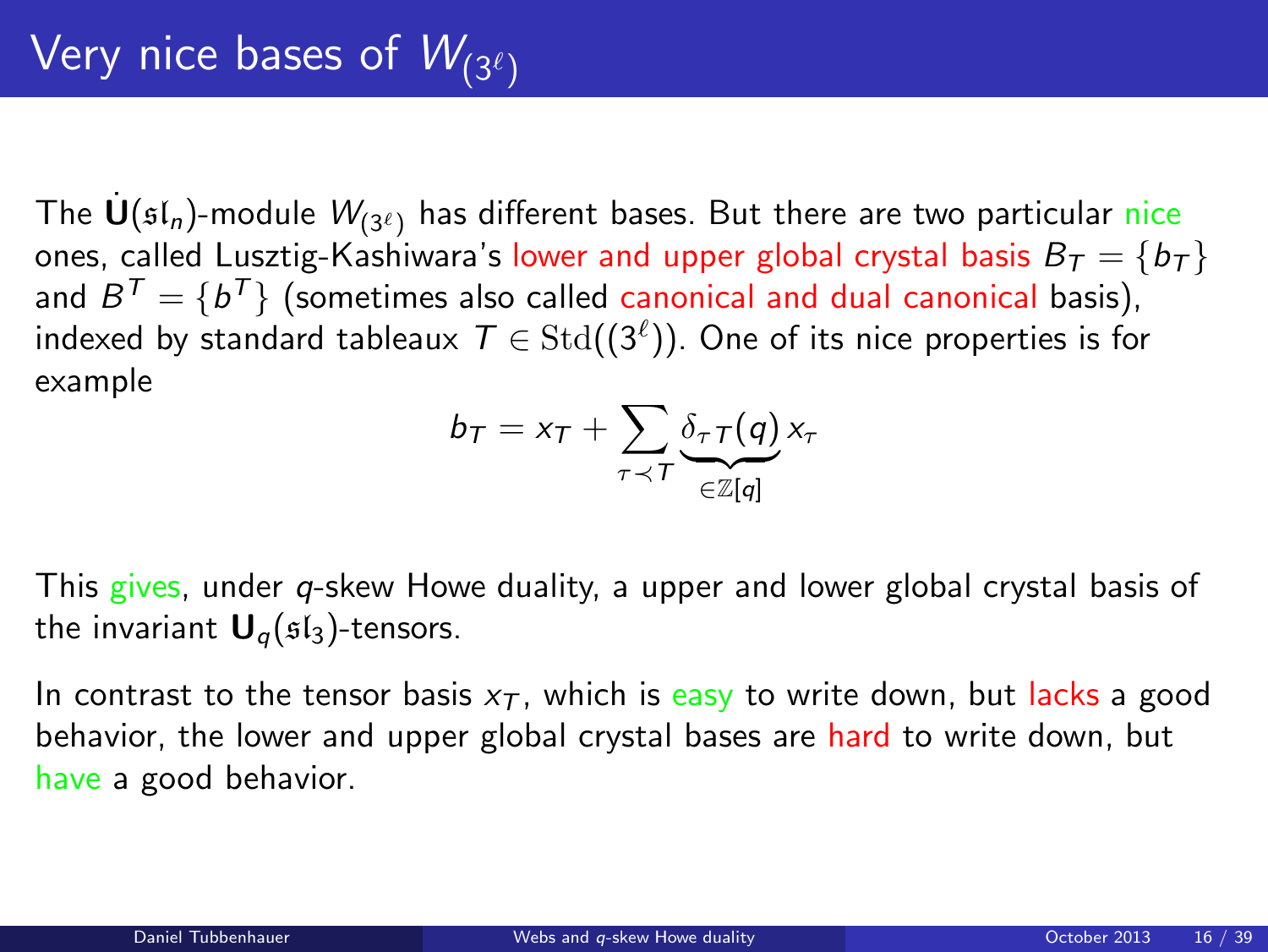Leclerc and Toffin gave an intermediate crystal basis of  $\mathbf{U}(\mathfrak{sl}_n)$ -modules, denoted by  $LT_{\tau} = \{A_{\tau}\}\$ , by the rule

$$
A_T = F_{i_s}^{(r_s)} \cdots F_{i_1}^{(r_1)} v_{\Lambda}, \text{ with } F^{(k)} = \frac{F^k}{[k]!},
$$

where the string of  $F's$  is obtained by an explicit, combinatorial algorithm from the tableau T. They showed that the crystal bases  $b<sub>T</sub>$  and the tensor basis  $x<sub>T</sub>$  are related by a unitriangular matrix

$$
A_T = x_T + \sum_{\tau \prec T} \alpha_{\tau} \tau(q) x_{\tau} \text{ and } b_T = A_T + \sum_{S \prec T} \beta_{ST}(q) A_S,
$$

with certain coefficients  $\alpha_\tau\tau(q)\in\mathbb{N}[q,q^{-1}]$  and  $\beta_{\textit{ST}}(q)\in\mathbb{Z}[q,q^{-1}].$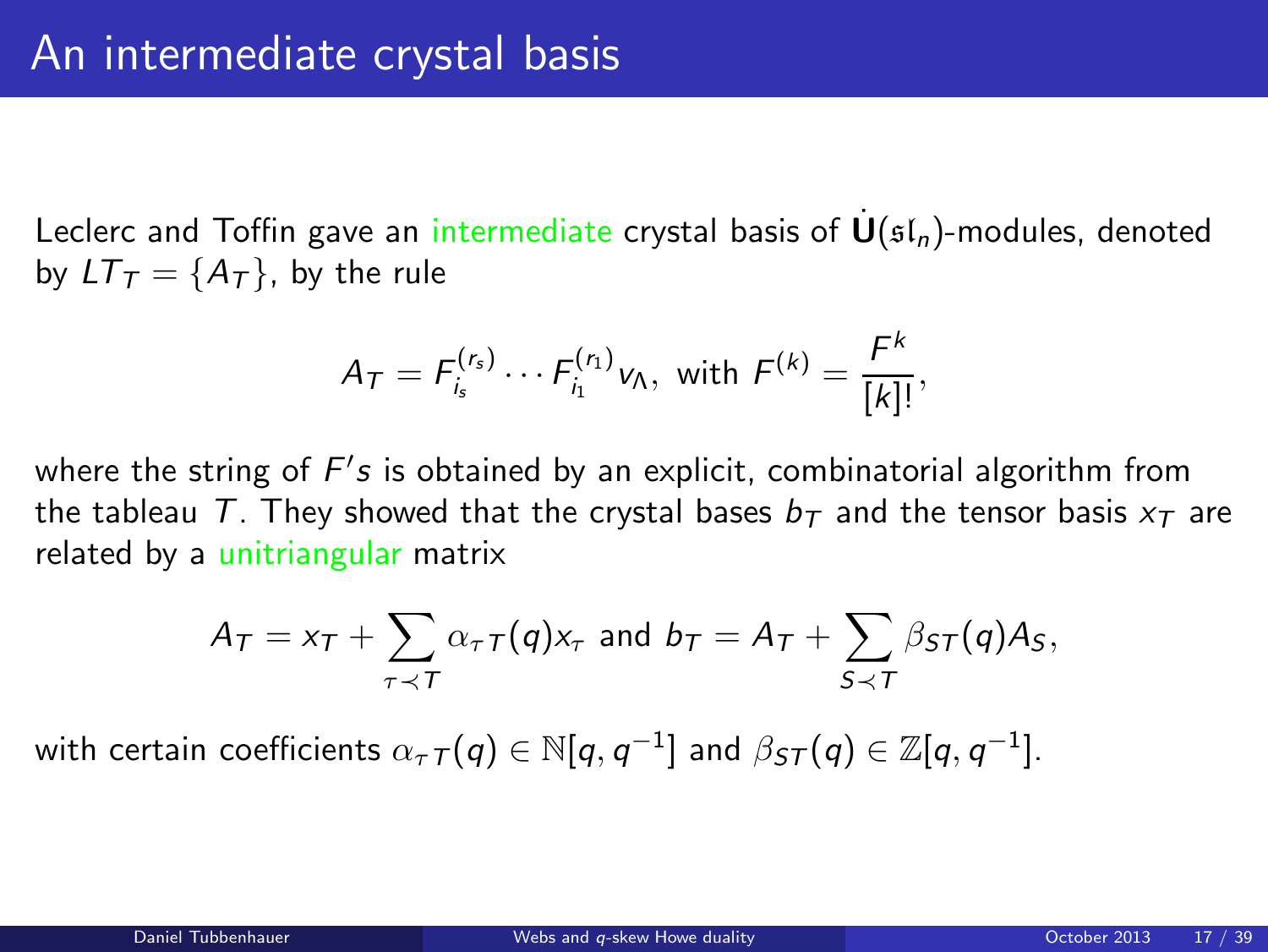### Proposition(Mackaay, T)

The Kuperberg web basis  $B_5$  is Leclerc-Toffin's intermediate crystal basis under q-skew Howe duality, i.e.

$$
LT_{\mathcal{T}} = \{F_{i_s}^{(r_s)} \cdots F_{i_1}^{(r_1)} v_{3^{\ell}} \mid \mathcal{T} \in \text{Std}((3^{\ell}))\} \stackrel{\text{stID}}{\longmapsto} LT_{\mathcal{S}}.
$$

(No  $K$ 's and  $E$ 's anymore!)

Thus, the  $B<sub>S</sub>$  is a good candidate for categorification (can be written down explicitly and has (some) good properties!).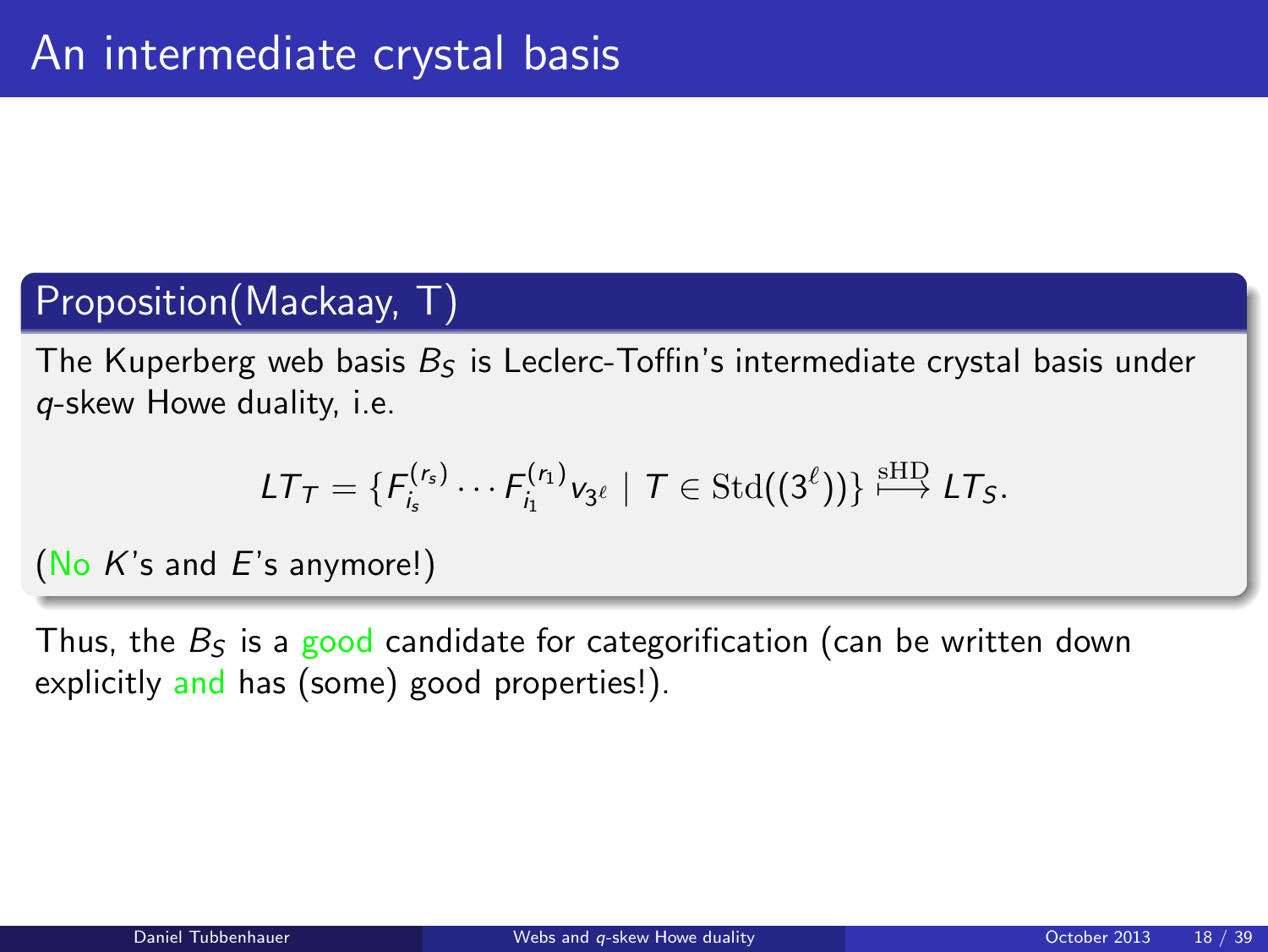## Example



Form  $T$  we obtain the string

$$
LT(w) = F_1 F_2 F_3^{(2)} F_2 F_1 F_4 F_3 F_2 F_5^{(2)} F_4^{(2)} F_3^{(2)}.
$$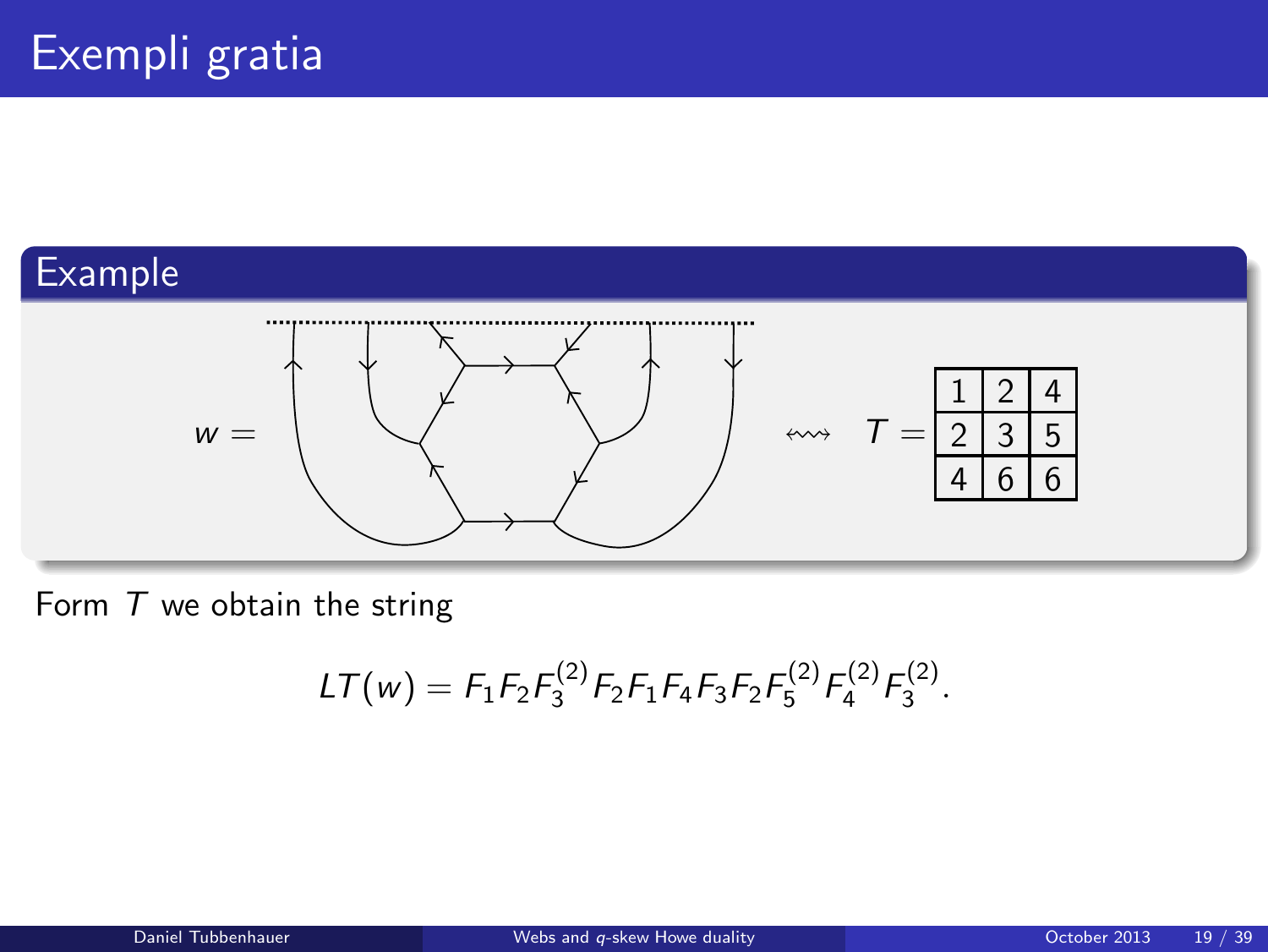Exempli gratia

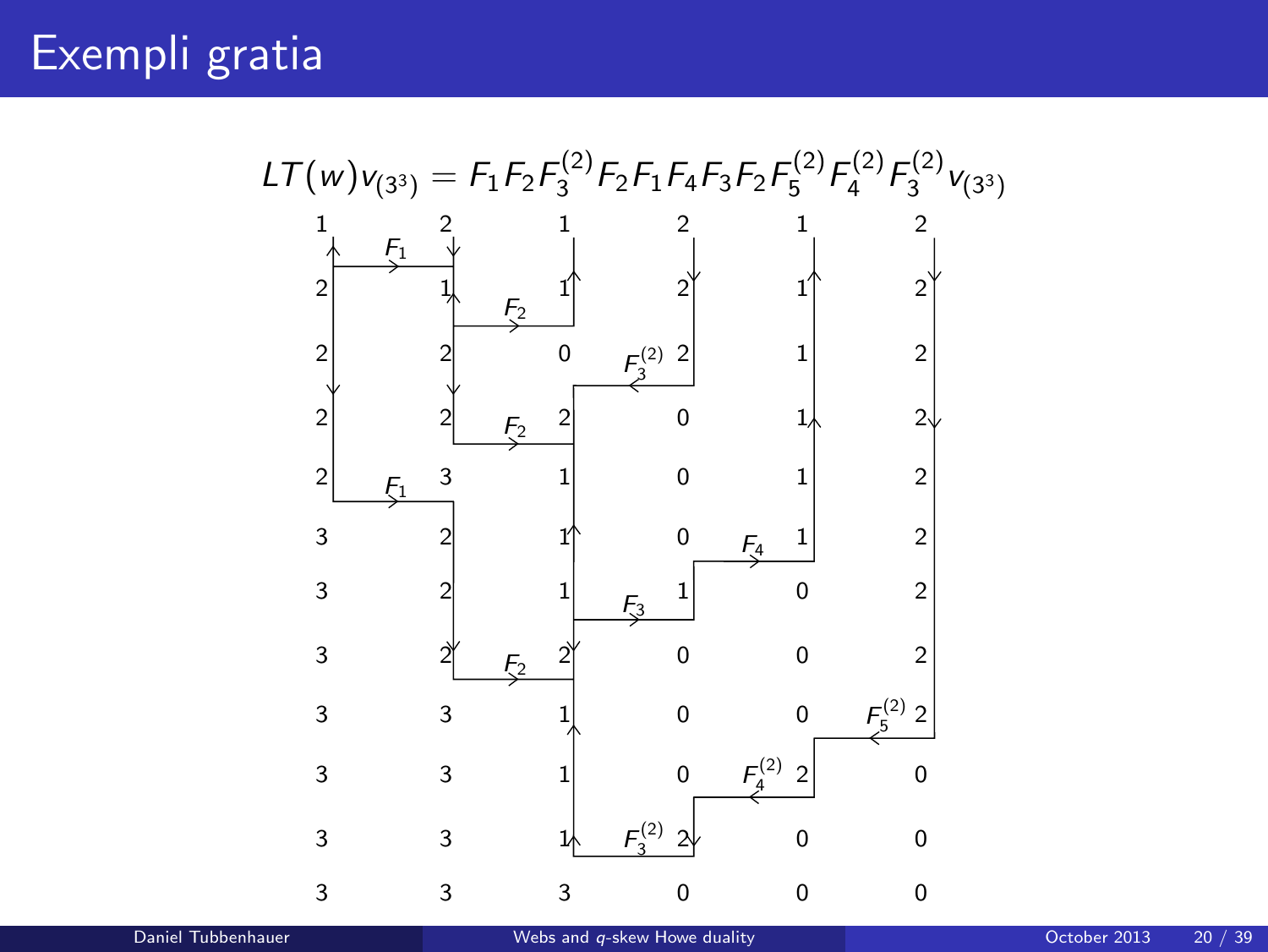### Let's categorify everything!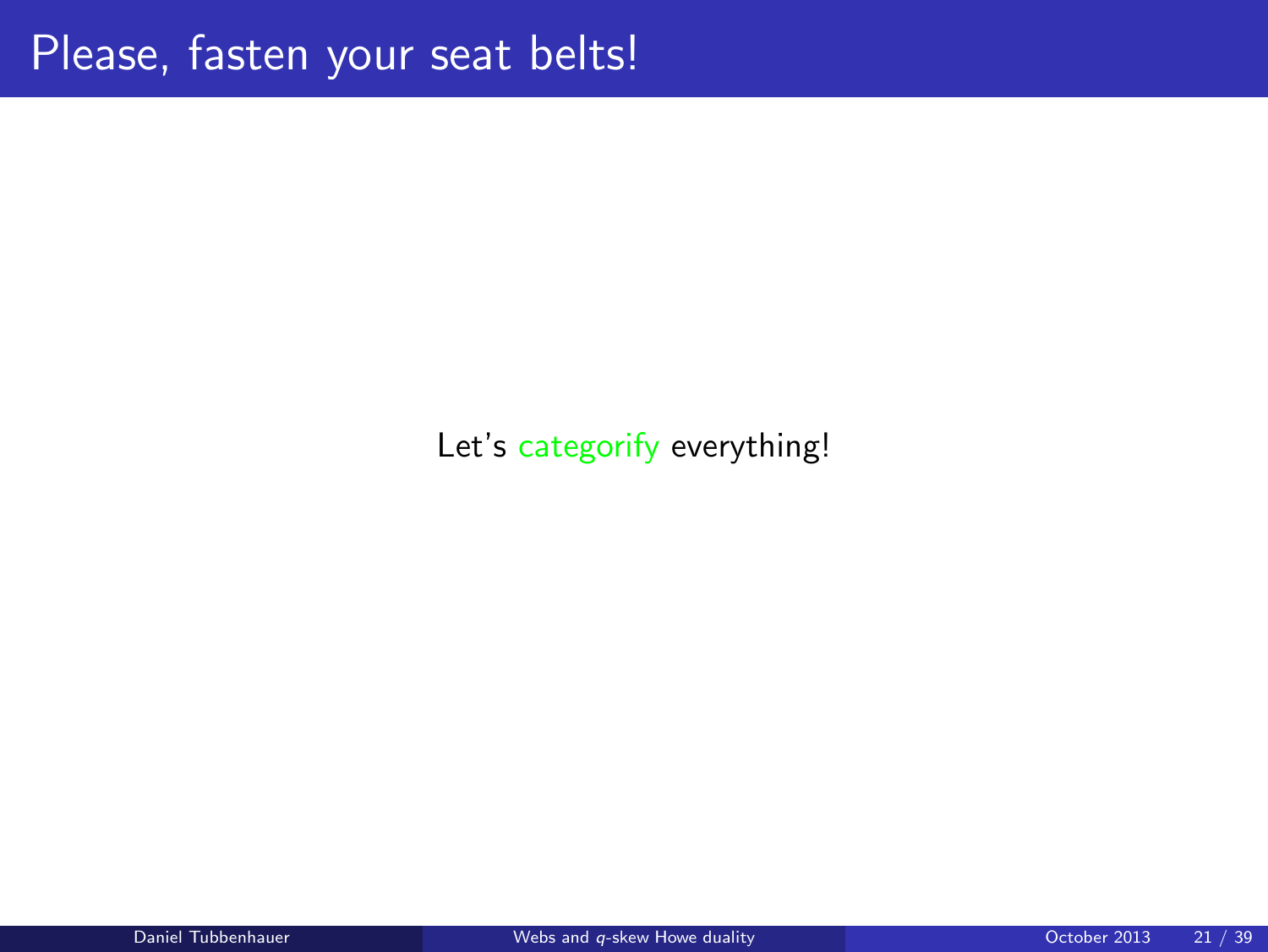A pre-foam is a cobordism with singular arcs between two webs. Composition consists of placing one pre-foam on top of the other. The following are called the zip and the unzip respectively.

<span id="page-21-0"></span>

They have dots that can move freely about the facet on which they belong, but we do not allow dot to cross singular arcs.

A foam is a formal C-linear combination of isotopy classes of pre-foams modulo the following relations.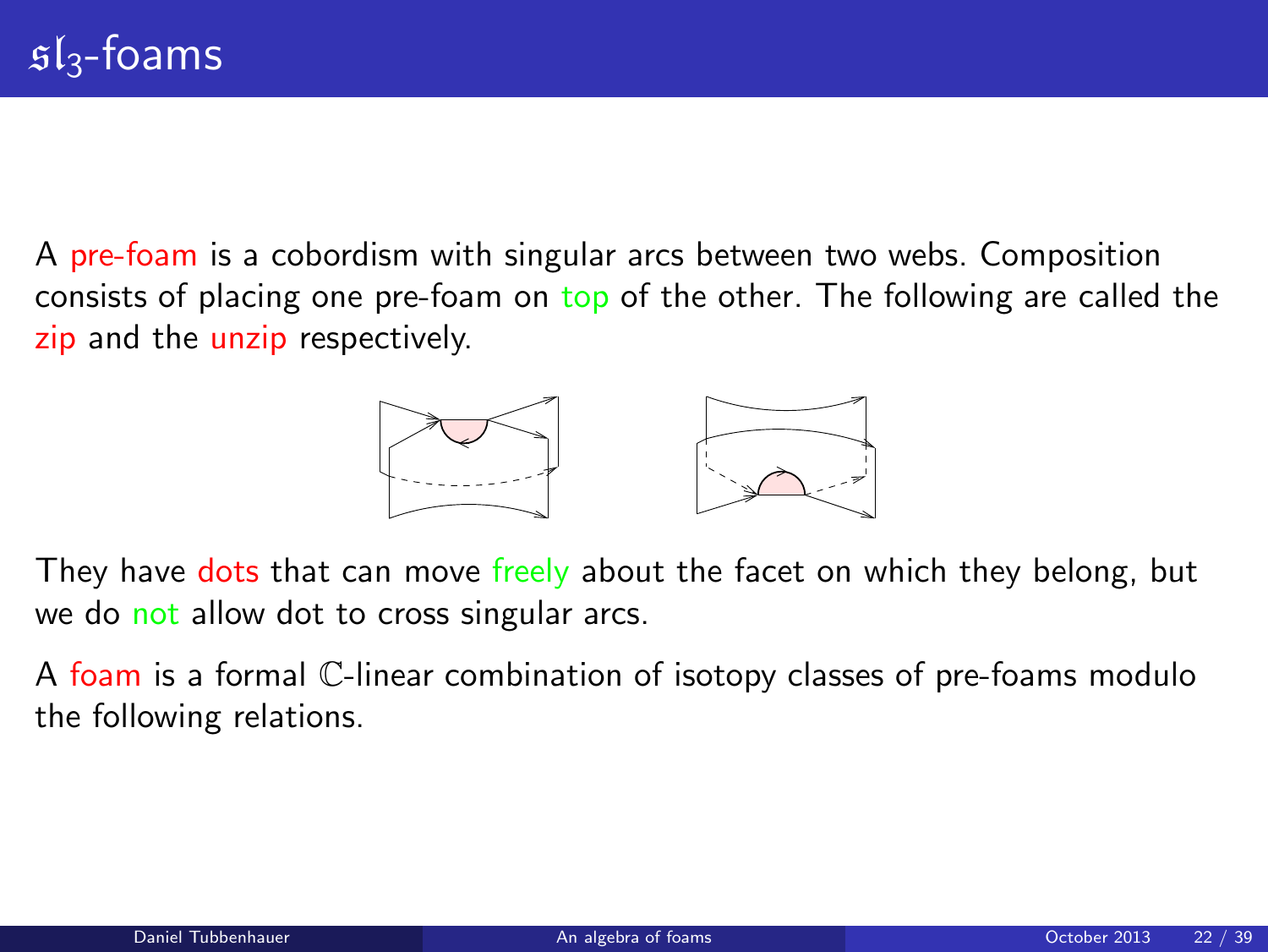# The foam relations  $\ell = (3D, NC, S, \Theta)$

$$
\begin{array}{ccc}\n&\overline{\cdots} = 0 & (3D) \\
&= & - & \overline{\cdots} & \overline{\cdots} \\
&= & - & - & \overline{\cdots} & \overline{\cdots} \\
&= & - & - & \overline{\cdots} & \overline{\cdots} \\
&= & - & - & \overline{\cdots} & \overline{\cdots} \\
\hline\n&= & - & \overline{\cdots} & \overline{\cdots} \\
&= & - & \overline{\cdots} & \overline{\cdots} \\
&= & 0, & \overline{\cdots} & = -1 & (S)\n\end{array}
$$

$$
\beta \overbrace{\delta \rightarrow 0}^{\alpha} = \begin{cases} 1, & (\alpha, \beta, \delta) = (1, 2, 0) \text{ or a cyclic permutation,} \\ -1, & (\alpha, \beta, \delta) = (2, 1, 0) \text{ or a cyclic permutation,} \\ 0, & \text{else.} \end{cases} \tag{0}
$$

Adding a closure relation to  $\ell$  suffice to evaluate foams without boundary!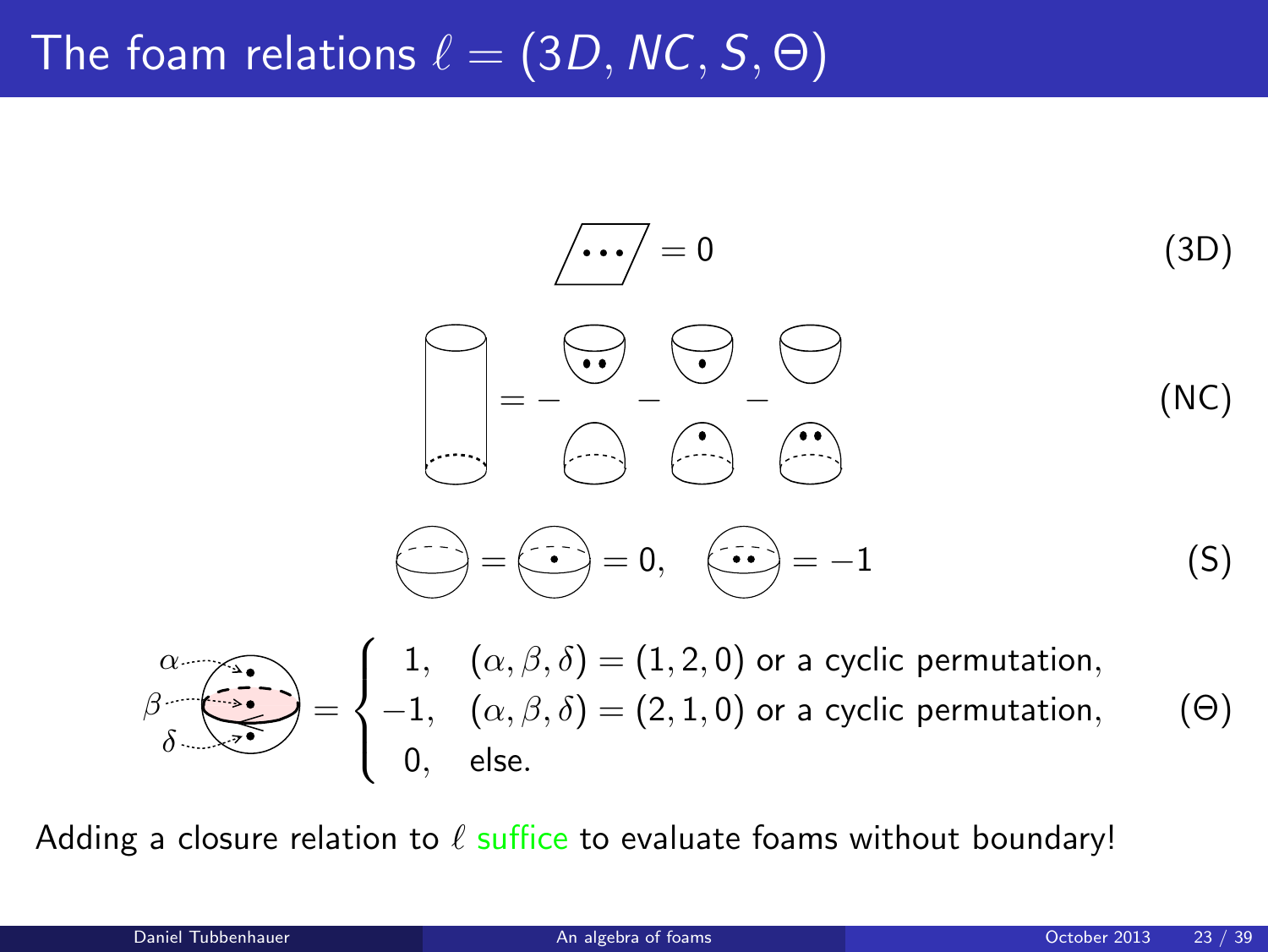### **Definition**

There is an involution <sup>\*</sup> on the webs.



A closed web is defined by closing of two webs.



A closed foam is a foam from ∅ to a closed web.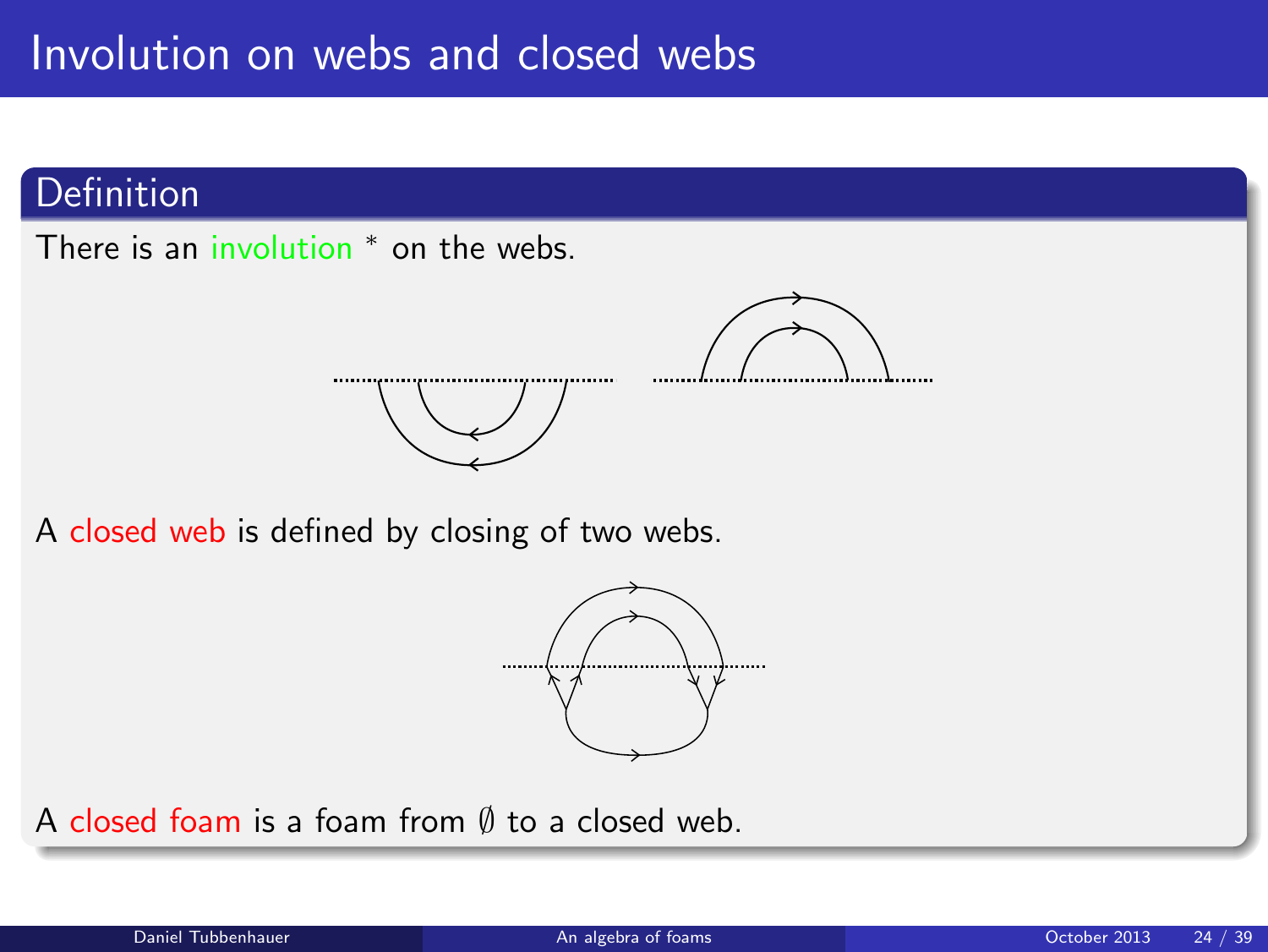**Foam**<sub>3</sub> is the category of foams, i.e. objects are webs w and morphisms are foams F between webs. The category is graded by the  $q$ −degree

$$
qdeg(F) = \chi(\partial F) - 2\chi(F) + 2d + b,
$$

where  $d$  is the number of dots and  $b$  is the number of vertical boundary components. The foam homology of a closed web  $w$  is defined by

$$
\mathcal{F}(w) = \text{Foam}_3(\emptyset, w).
$$

 $\mathcal{F}(w)$  is a graded, complex vector space, whose q-dimension can be computed by the Kuperberg bracket (that is counting all flows on  $w$  and their weights).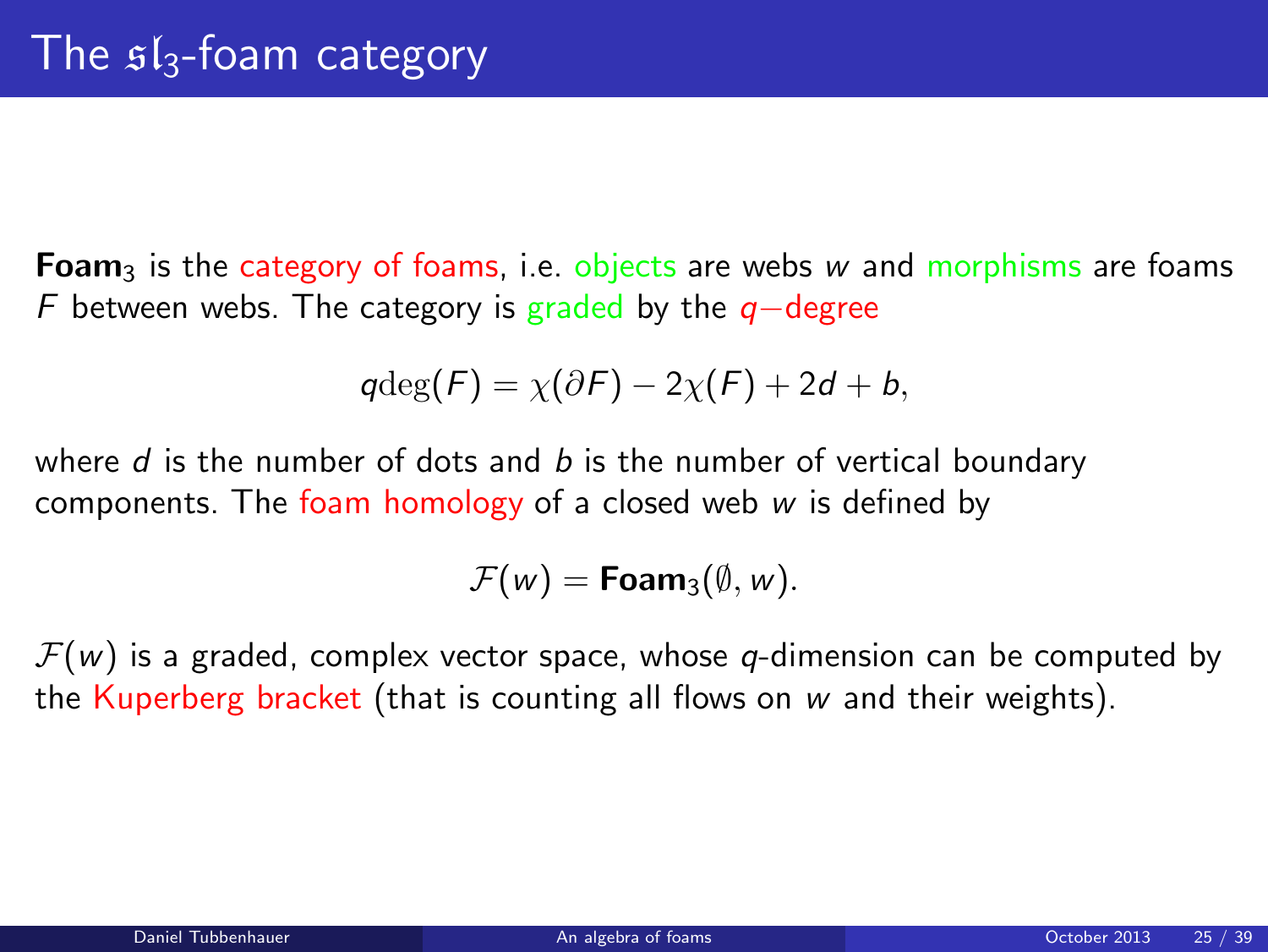## Definition(MPT)

Let  $S = (s_1, \ldots, s_n)$ . The  $sI_3$ -web algebra  $K_S$  is defined by

$$
K_S=\bigoplus_{u,v\in B_S} {}_uK_v,
$$

with

$$
_{u}K_{v}=\mathcal{F}(u^{*}v)\{n\},
$$
 i.e. all foams:  $\emptyset \to u^{*}v$ .

Multiplication is defined as follows.

$$
{}_{u}K_{v_1}\otimes{}_{v_2}K_{w}\to {}_{u}K_{w}
$$

is zero, if  $v_1 \neq v_2$ . If  $v_1 = v_2$ , use the multiplication foam  $m_v$ , e.g.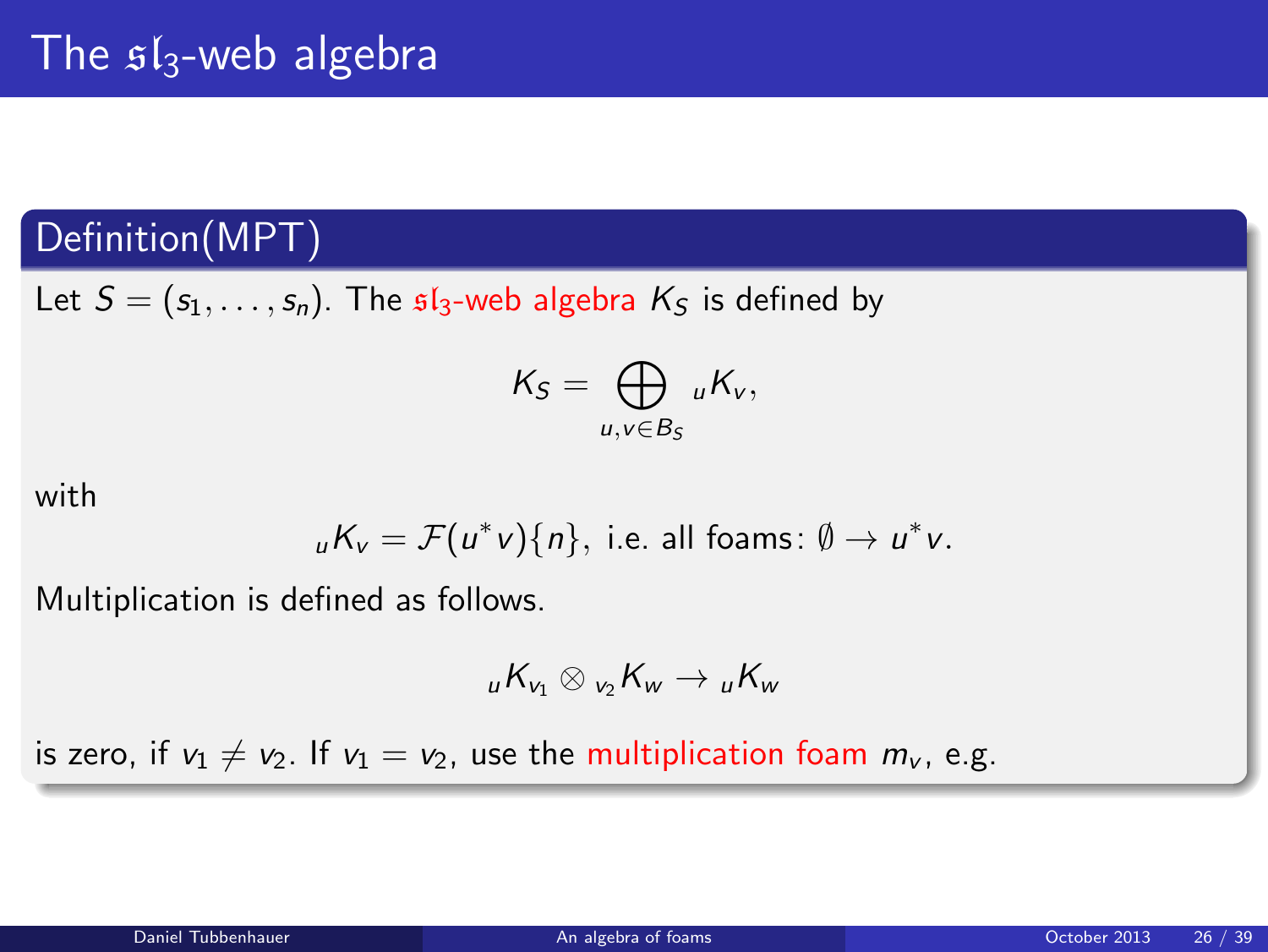# The  $sI_3$ -web algebra



# Theorem(s)(MPT)

The multiplication is well-defined, associative and unital. The multiplication foam  $m<sub>v</sub>$  has q-degree n. Hence,  $K<sub>S</sub>$  is a finite dimensional, unital and graded algebra. Moreover, it is a graded Frobenius algebra.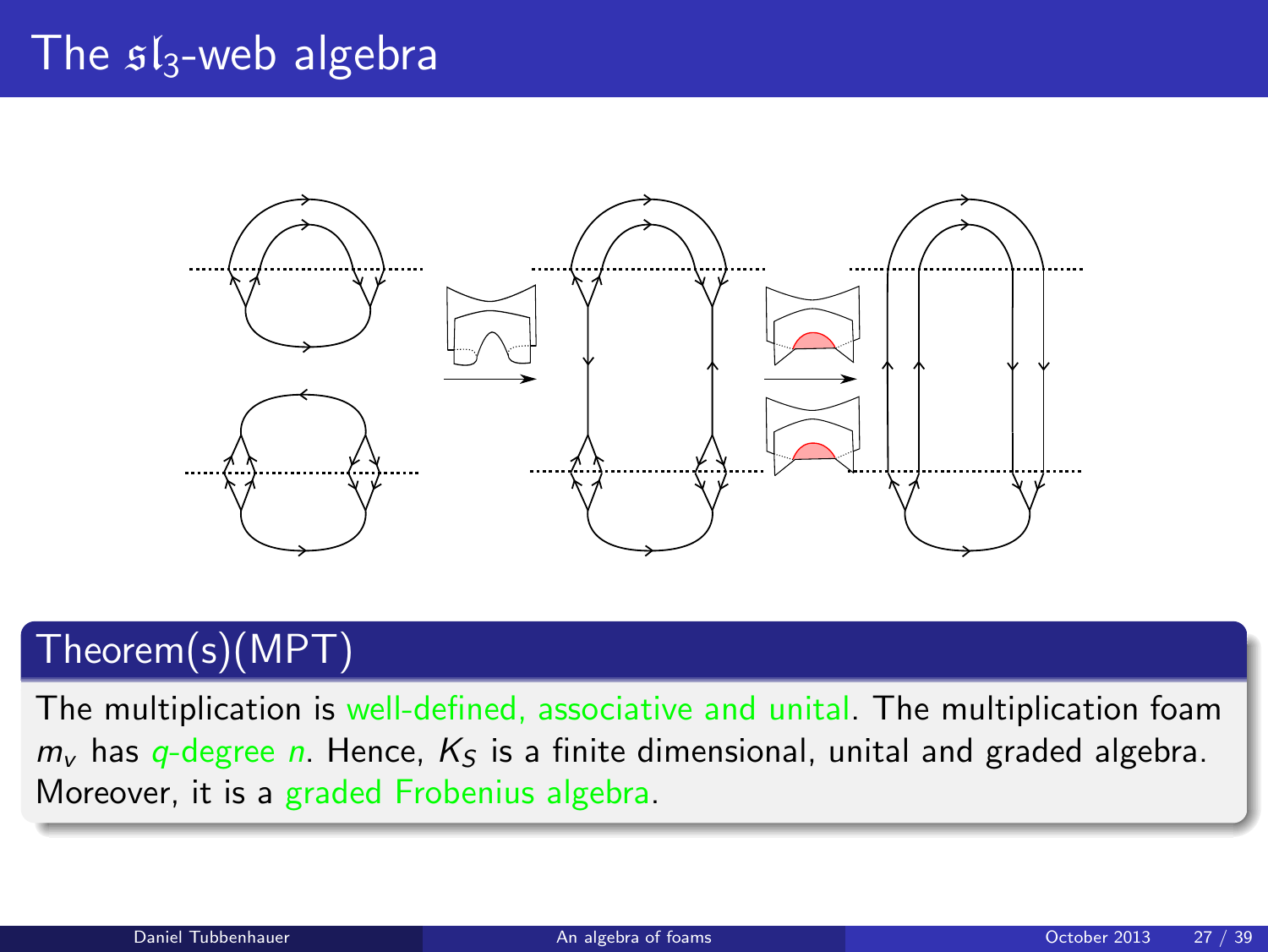# Higher representation theory

Moreover, for  $n = d = 3<sup>k</sup>$  we define

$$
W_{(3^k)}=\bigoplus_{\mu_s\in \Lambda(n,n)_3}W_S
$$

on the level of webs and on the level of foams we define

$$
\mathcal{W}^{(p)}_{(3^k)} = \bigoplus_{\mu_s \in \Lambda(n,n)_3} K_S - (\mathrm{p}) \mathsf{Mod}_{gr}.
$$

With this constructions we obtain our first categorification result.

Theorem(MPT)

$$
\mathcal{K}_0(\mathcal{W}_{(3^k)}) \otimes_{\mathbb{Z} [q,q^{-1}]} \mathbb{Q}(q) \cong \mathcal{W}_{(3^k)} \text{ and } \mathcal{K}_0^{\oplus}(\mathcal{W}_{(3^k)}^p) \otimes_{\mathbb{Z} [q,q^{-1}]} \mathbb{Q}(q) \cong \mathcal{W}_{(3^k)}.
$$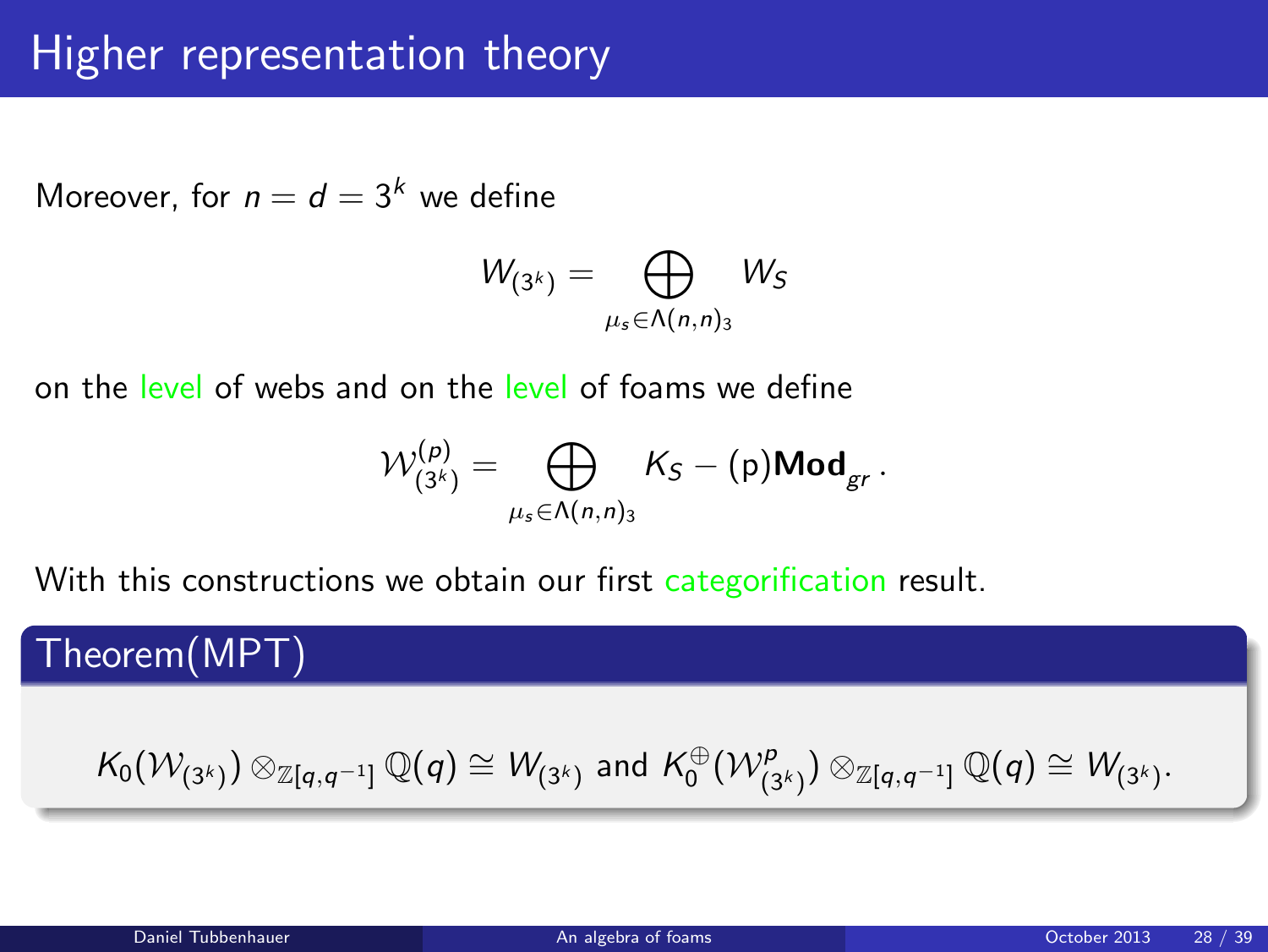### Definition(Graham-Lehrer, Hu-Mathas)

A graded cellular basis  $c_{st}^{\lambda}$  of a graded algebra  $A$  is a basis with nice structure coefficients (and other nice properties that we do not need today), i.e.

<span id="page-28-0"></span>
$$
ac_{st}^{\lambda} = \sum_{u \in \mathcal{T}(\lambda)} r_a(s, u) c_{ut}^{\lambda} \; (\text{mod } A^{\triangleright \lambda}),
$$

where the  $\lambda$ 's are from a poset  $(\mathfrak{P}, \rhd)$  and  $\mathcal{T}(\lambda)$  is finite for all  $\lambda \in \mathfrak{P}$ .

### Theorem(Graham-Lehrer, Hu-Mathas)

For  $\lambda \in \mathfrak{P}$  one can explicitly (using the structure coefficients) define the graded cell module  $C^\lambda.$  Set  $D^\lambda=C^\lambda/{\rm rad}(C^\lambda)$  and  $\mathfrak{P}_0=\{\lambda\in\mathfrak{P}\mid D^\lambda\neq 0\}.$  Then the set  $\{D^{\lambda}\{k\}\ |\ \lambda\in\mathfrak{P}_0,\ k\in\mathbb{Z}\}$  is a complete set of pairwise non-isomorphic graded, simple A-modules. The same works for their projective covers!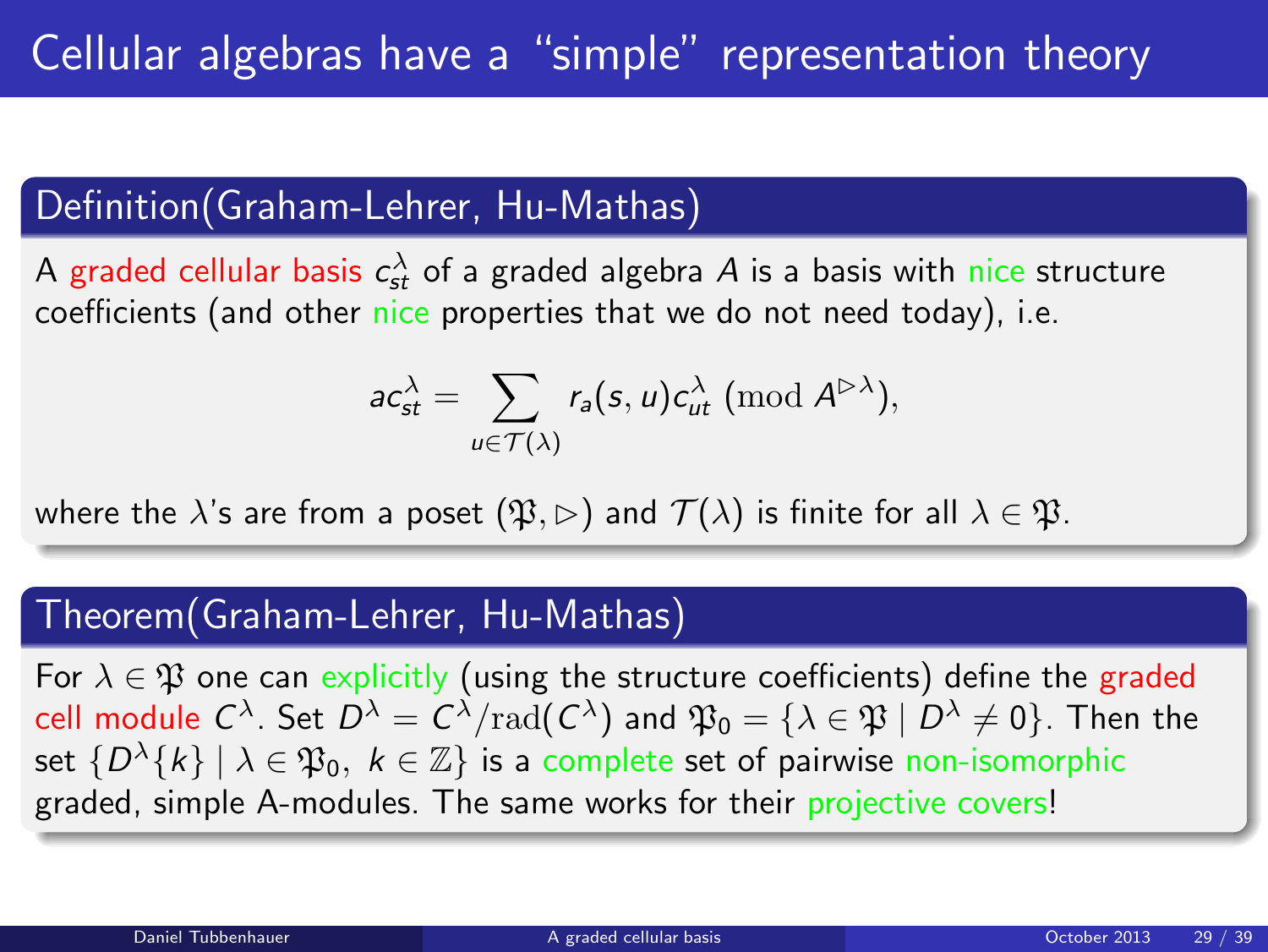Recall that the intermediate crystal basis satisfies

$$
A_T = x_T + \sum_{\tau \prec T} \alpha_{\tau} \tau(q) x_{\tau} \text{ and } b_T = A_T + \sum_{S \prec T} \beta_{ST}(q) A_S.
$$

Idea: If q-skew Howe duality can be used to obtain from the  $\dot{\mathbf{U}}(\mathfrak{sl}_n)$ -module  $W_{(3^{\ell})}$ the intermediate crystal basis on the level of webs, then categorified  $q$ -skew Howe duality can be used to obtain a cellular basis from a categorified intermediate crystal basis on the level of foams!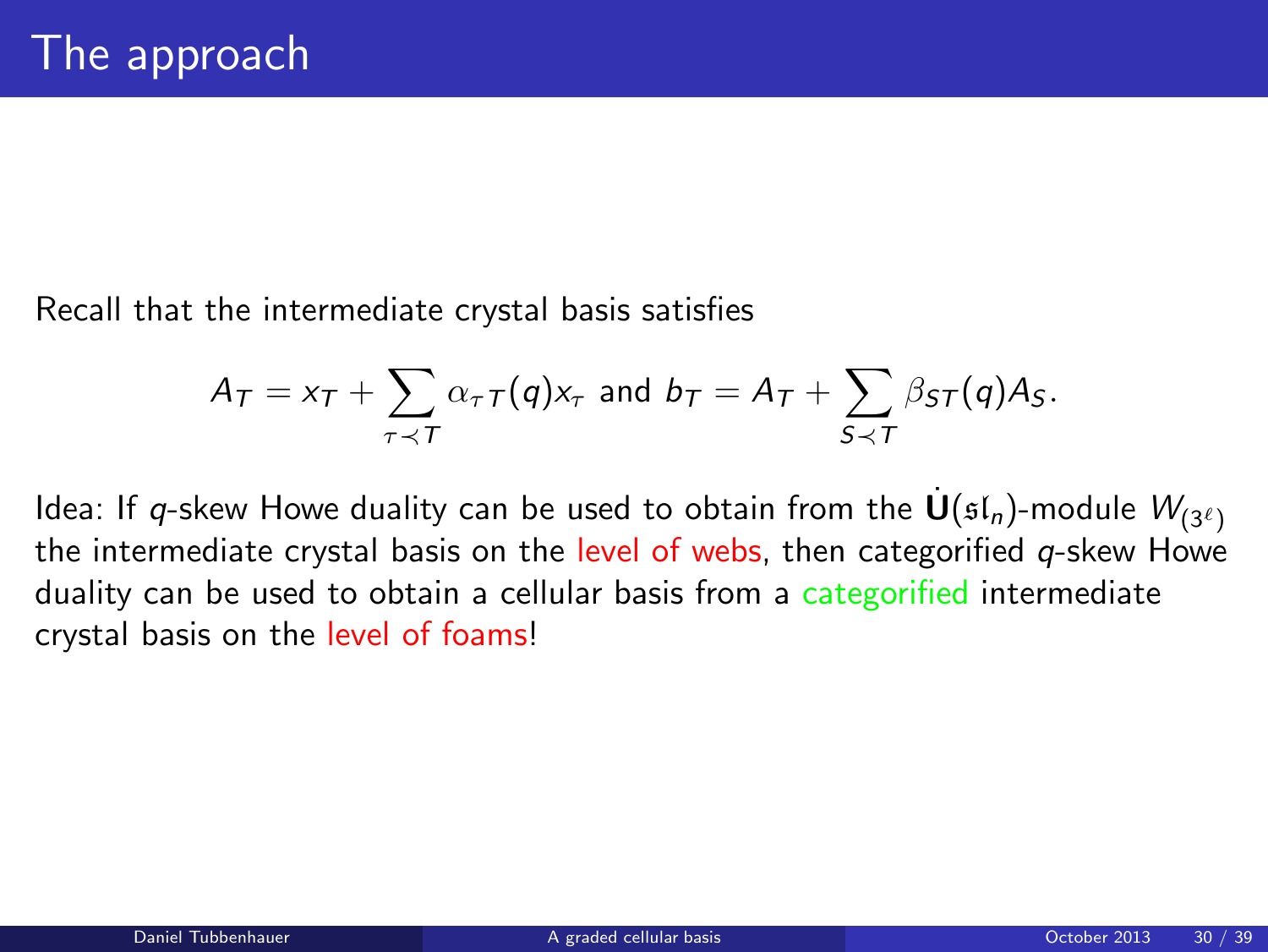Khovanov and Lauda's diagrammatic categorification of  $\dot{\mathsf{U}}_q(\mathfrak{sl}_n)$ , denoted  $\mathcal{U}(\mathfrak{sl}_n)$ , is also related to our framework! Roughly, it consist of string diagrams of the form

$$
\bigotimes_i \lambda_i : \mathcal{E}_i \mathcal{E}_j \mathbf{1}_{\lambda} \Rightarrow \mathcal{E}_j \mathcal{E}_i \mathbf{1}_{\lambda} \{(\alpha_i, \alpha_j)\}, \lambda - \alpha_i \bigvee_i \lambda_i : \mathcal{F}_i \mathbf{1}_{\lambda} \Rightarrow \mathcal{F}_i \mathbf{1}_{\lambda} \{\alpha^{ij}\}
$$

with a weight  $\lambda\in\mathbb{Z}^{n-1}$  and suitable shifts and relations like

$$
\bigwedge_i \lambda_i = \bigwedge_j \lambda \text{ and } \bigwedge_j \lambda_j = \bigwedge_j \lambda, \text{ if } i \neq j.
$$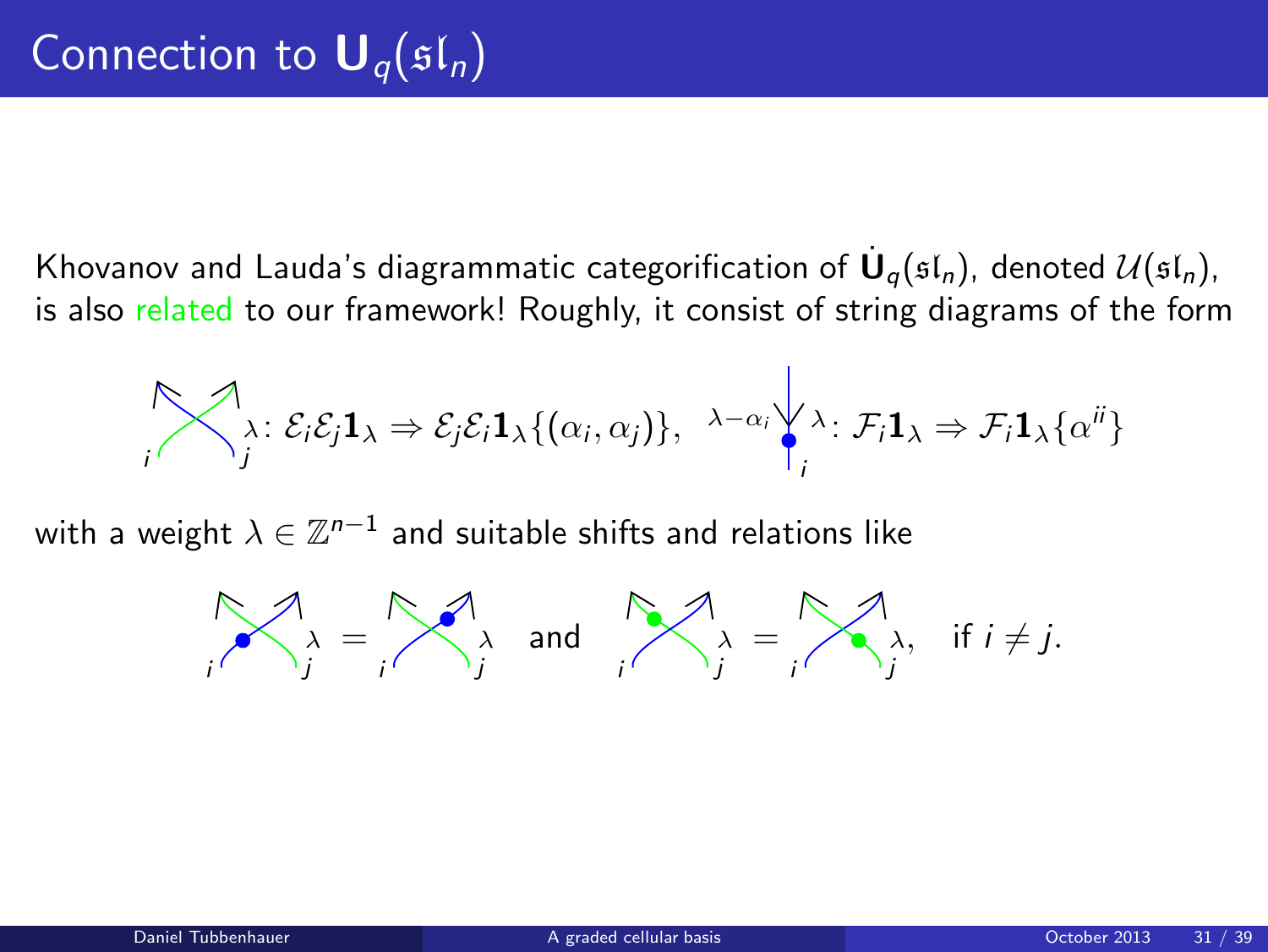We define a 2-functor

$$
\Psi\colon\mathcal{U}(\mathfrak{sl}_n)\to\mathcal{W}^{(p)}_{(3^k)}
$$

called foamation, in the following way.

**On objects:** The functor is defined by sending an  $\mathfrak{sl}_k$ -weight  $\lambda = (\lambda_1, \ldots, \lambda_{k-1})$ to an object  $\Psi(\lambda)$  of  $\mathcal{W}_{(3^k)}^{(p)}$  $_{(3<sup>k</sup>)}^{(P)}$  by

$$
\Psi(\lambda)=S, S=(a_1,\ldots,a_k), a_i\in\{0,1,2,3\}, \lambda_i=a_{i+1}-a_i, \sum_{i=1}^k a_i=3^k.
$$

On morphisms: The functor on morphisms is by glueing the ladder webs from before on top of the  $\mathfrak{sl}_3$ -webs in  $W_{(3^k)}.$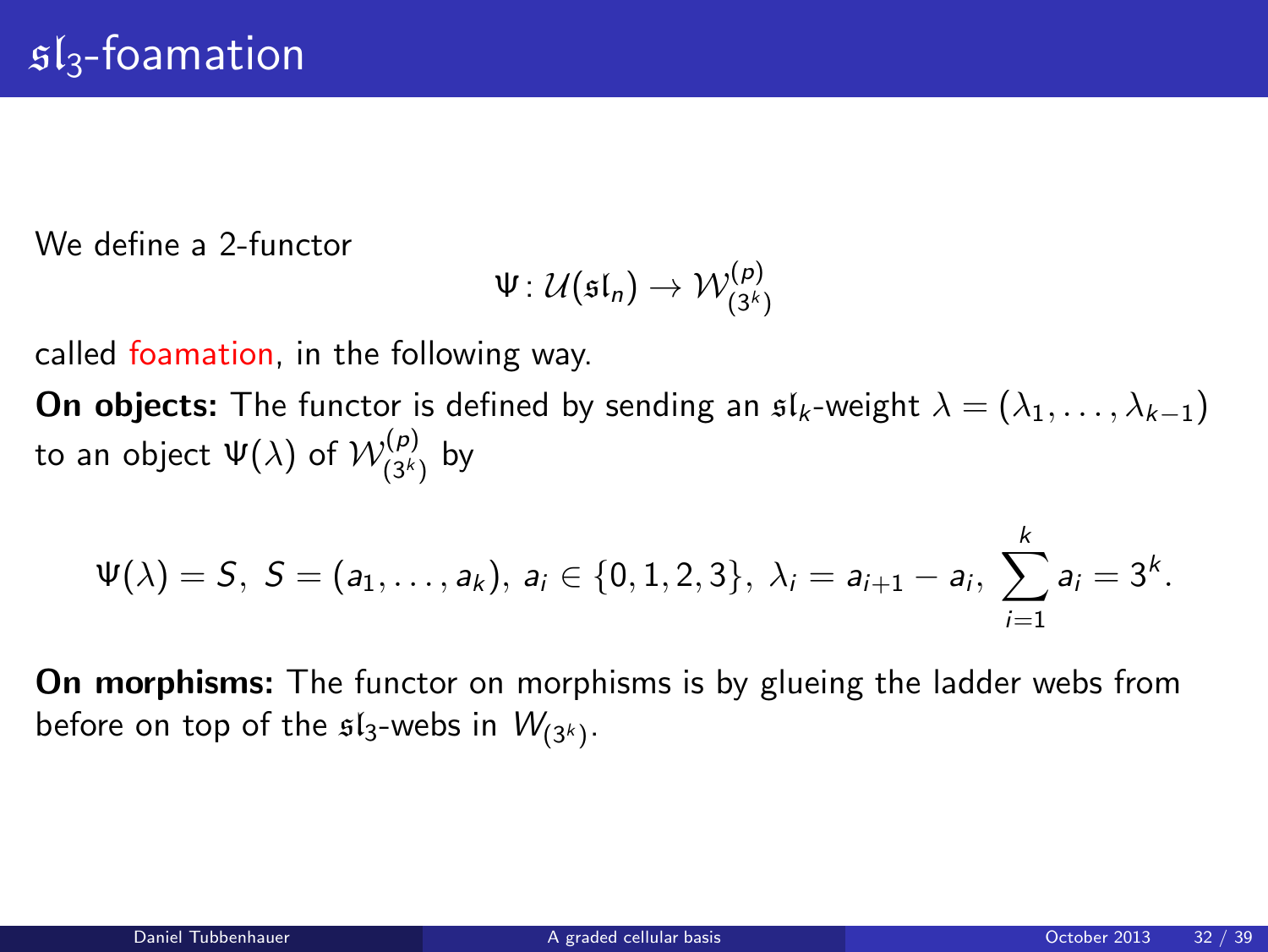On 2-cells: We define



And some others that we do not need today.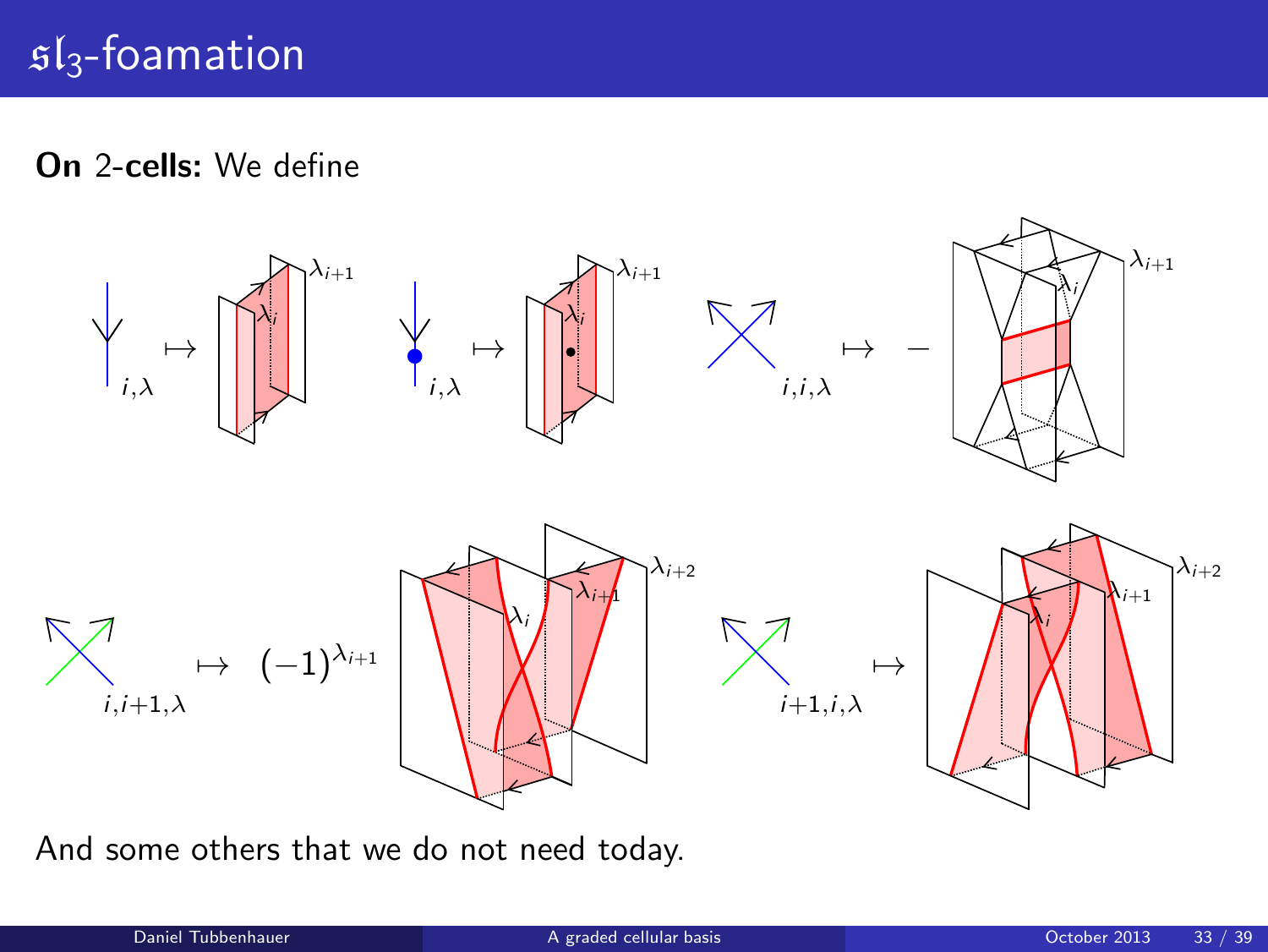# The idea!

Let  $\lambda\in\Lambda(n,n)^+$  be a dominant weight. Define the cyclotomic KL-R algebra  $R_\lambda$ to be the subquotient of  $U(\mathfrak{sl}_n)$  defined by the subalgebra of only downward (only  $F(s!)$  pointing arrows modulo the so-called cyclotomic relations and set  $V_{\lambda} = R_{\lambda} - (p) \text{Mod}_{gr}$ . The cyclotomic KL-R algebra  $R_{\lambda}$  is isomorphic to a certain cyclotomic Hecke algebra  $H_{\lambda}$  of type A.

# Theorem(s)(MPT)

There exists an equivalence of categorical  $U(\mathfrak{sl}_n)$ -representations

$$
\Phi\colon \mathcal{V}_{(3^k)}^{(p)}\rightarrow \mathcal{W}_{(3^k)}^{(p)}.
$$

### Idea(T)

The combinatorics can be easier worked out in the cyclotomic Hecke algebra  $H_{\lambda}$ , while the topology is easier in our framework. Use foamation to pull Hu-Mathas graded cellular basis from  $H_{\lambda}$  to  $K_{S}$ .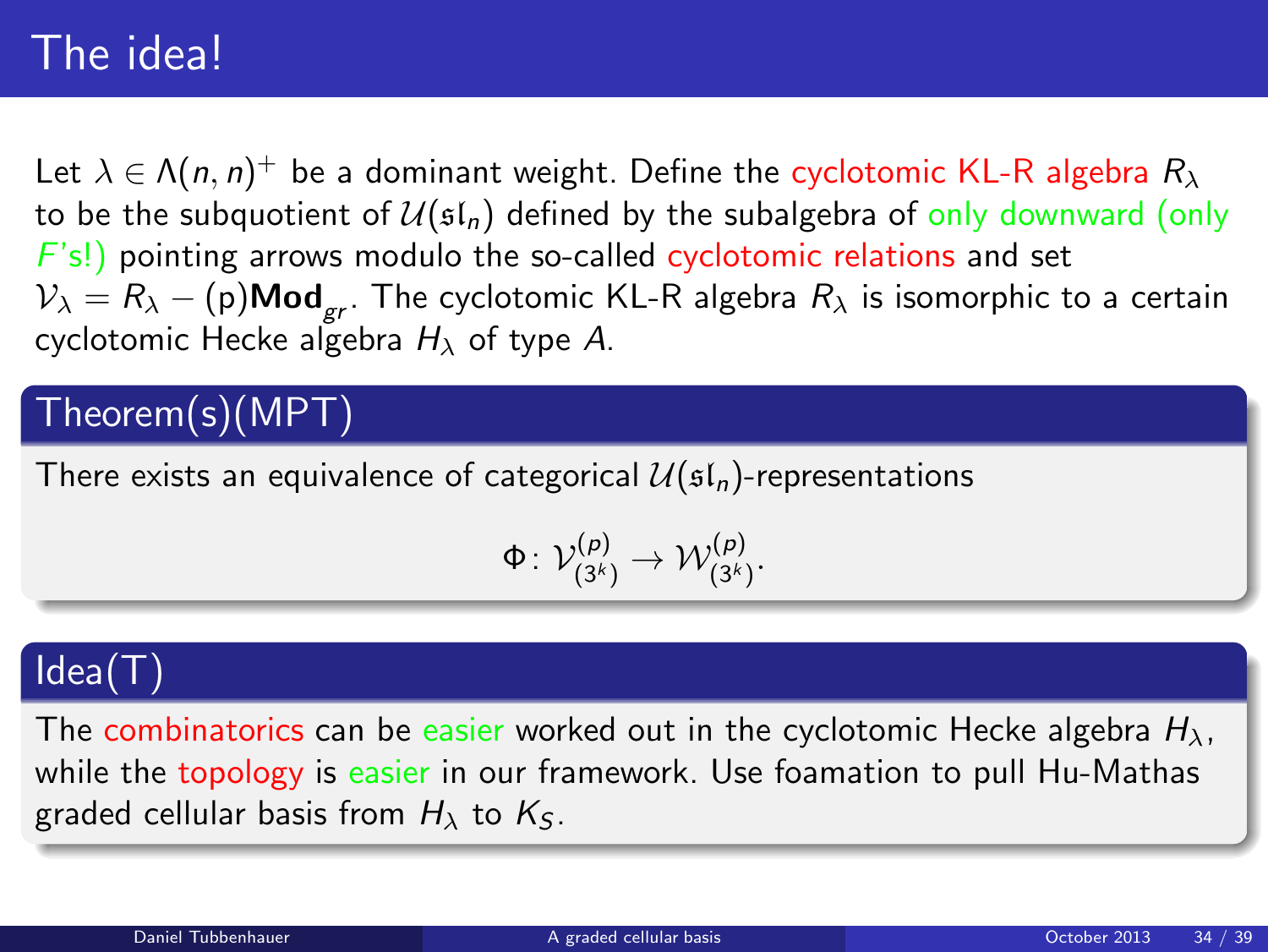### Definition(T)

Given a pair of a sign string and a state string  $(S, J)$ , the corresponding 3-multipartition  $\vec{\lambda}$  and two Kuperberg webs  $u, v \in B_S$  that extend J to  $f_u$  and  $f_v$ receptively. We define a foam by

$$
\mathcal{F}_{\vec{\mathcal{T}}(u_{f_u}), \vec{\mathcal{T}}(v_{f_v})}^{\vec{\lambda}} = \underbrace{\mathcal{F}_{\sigma_u}}_{\text{max}} \quad \underbrace{e(\vec{\lambda})}_{\text{max}} \quad \underbrace{d(\vec{\lambda})}_{\text{max}} \quad \mathcal{F}_{\sigma_v}^*
$$

Topology Idempotent Dots Topology

.

### Theorem(T)

The growth algorithm for foams is well-defined, the only input data are webs and flows on webs, works inductively and gives a graded cellular basis of  $K<sub>S</sub>$ .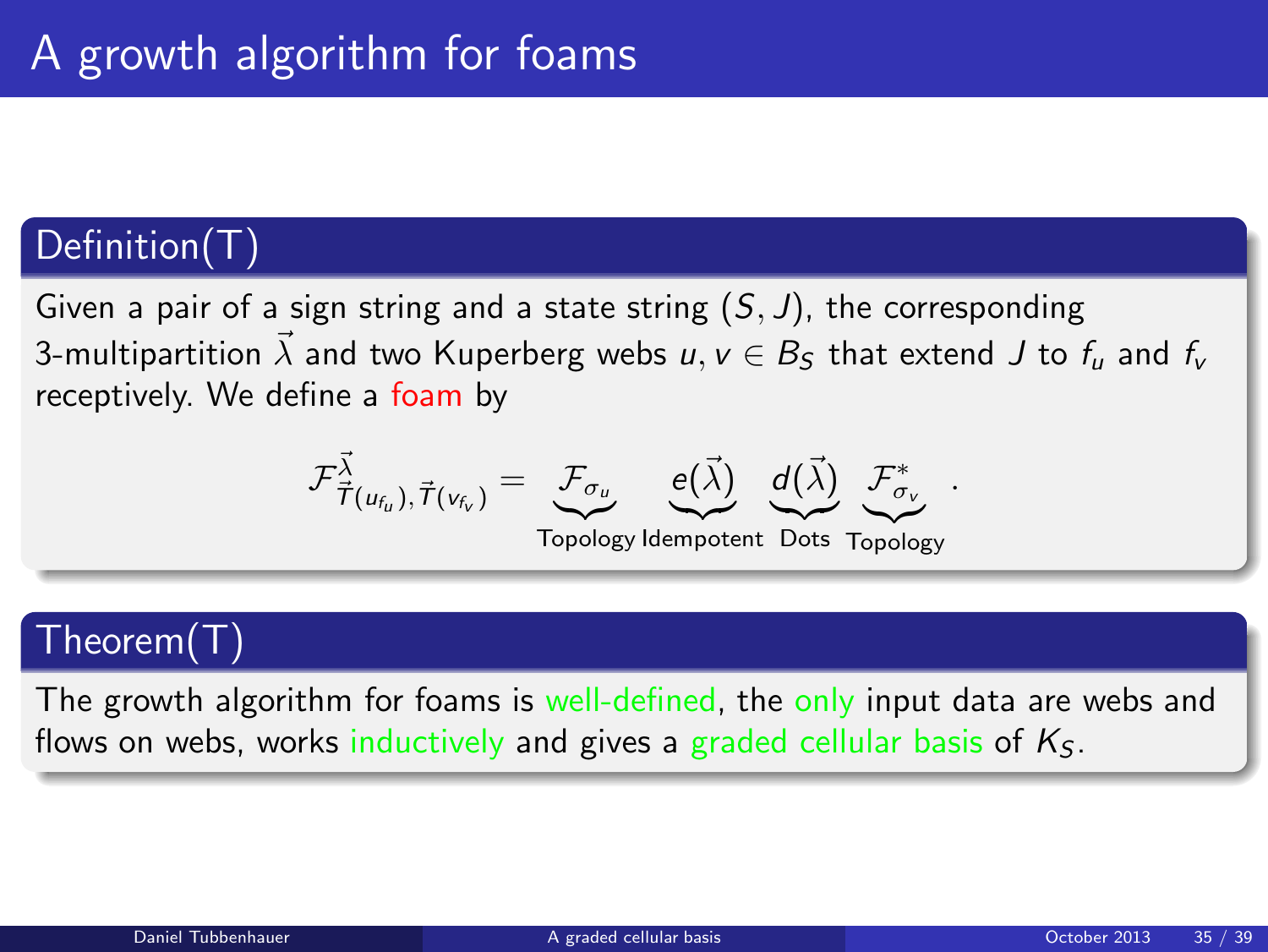# Exempli gratia

Every web has a graded cellular basis parametrised by flow lines.



That these foams are really a graded cellular basis follows from our theorem. Note that the Kuperberg bracket gives  $[2][3]=q^{-3}+2q^{-1}+2q+q^{3}.$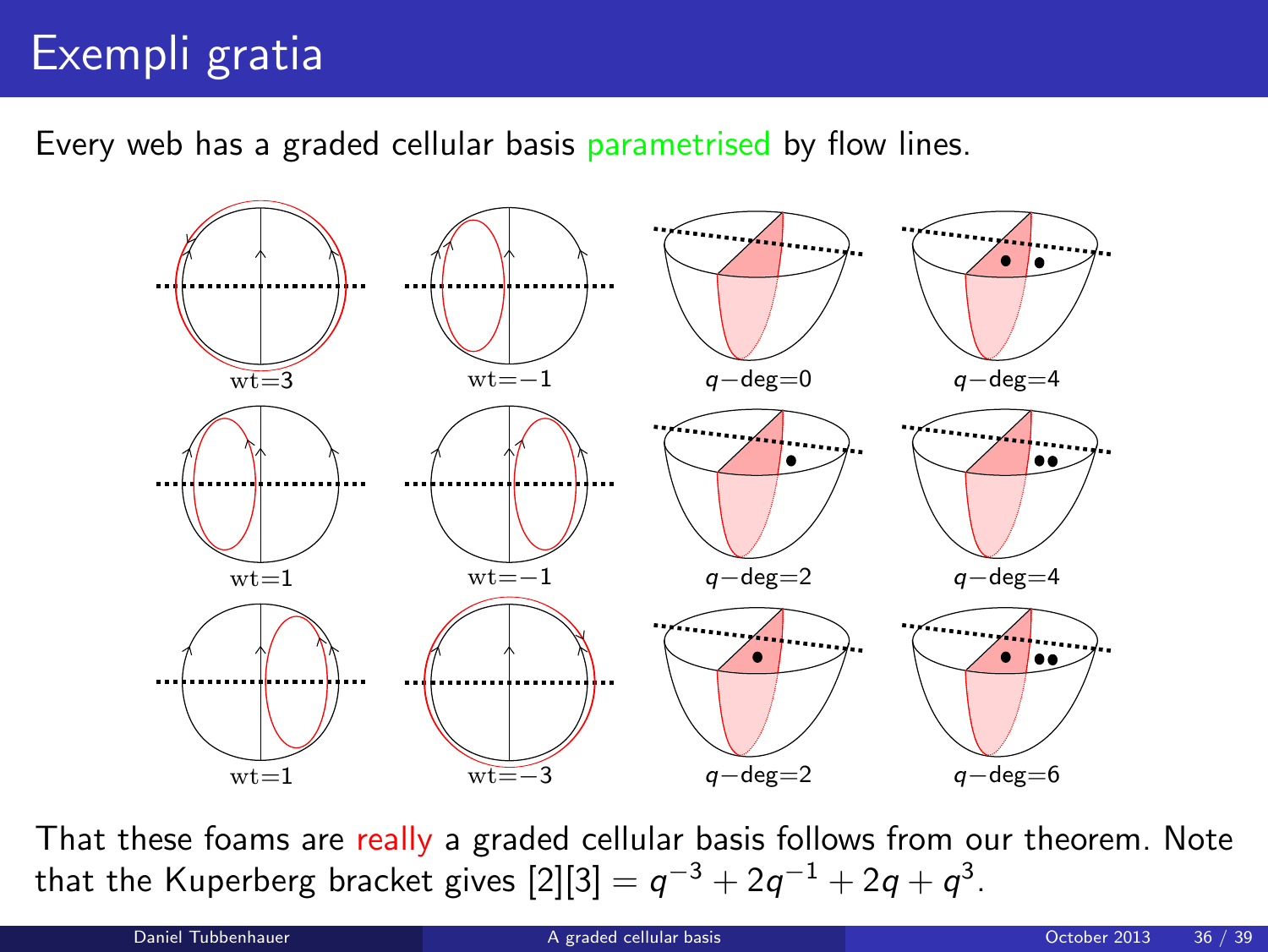Recall our first categorification result, i.e.

$$
\mathcal{K}_0(\mathcal{W}_{(3^k)}) \otimes_{\mathbb{Z}[q,q^{-1}]} \mathbb{C}(q) \cong \mathcal{W}_{(3^k)} \text{ and } \mathcal{K}_0^{\oplus}(\mathcal{W}_{(3^k)}^p) \otimes_{\mathbb{Z}[q,q^{-1}]} \mathbb{C}(q) \cong \mathcal{W}_{(3^k)}.
$$

A natural question is how do the two nice bases, i.e. the lower  $\{b_{\mathcal{T}}\}$  and the upper  $\{b^{\mathcal{T}}\}$  global crystal basis, of  $\mathcal{W}_{(3^k)}$  show up in  $\mathcal{K}_0(\mathcal{W}_{(3^k)})\otimes_{\mathbb{Z}[q,q^{-1}]} \mathbb{Q}(q)$  or  $\mathcal{K}^{\oplus}_0(\mathcal{W}^{\rho}_{(3^k)})\otimes_{\mathbb{Z}[q,q^{-1}]}\mathbb{Q}(q)?$ 

<span id="page-36-0"></span>Recall that a graded cellular basis  $\{c_{\textit{st}}^{\lambda}\}$  gives rise to a set of graded cell modules  $\{C^\lambda\}$ , their simple heads  $\{D^\lambda=C^\lambda/\mathrm{rad}(C^\lambda)\}$  and the corresponding projective covers  $\{ \mathcal{C}_{\rho}^{\lambda} \}$  and  $\{ \mathcal{D}_{\rho}^{\lambda} \}$ .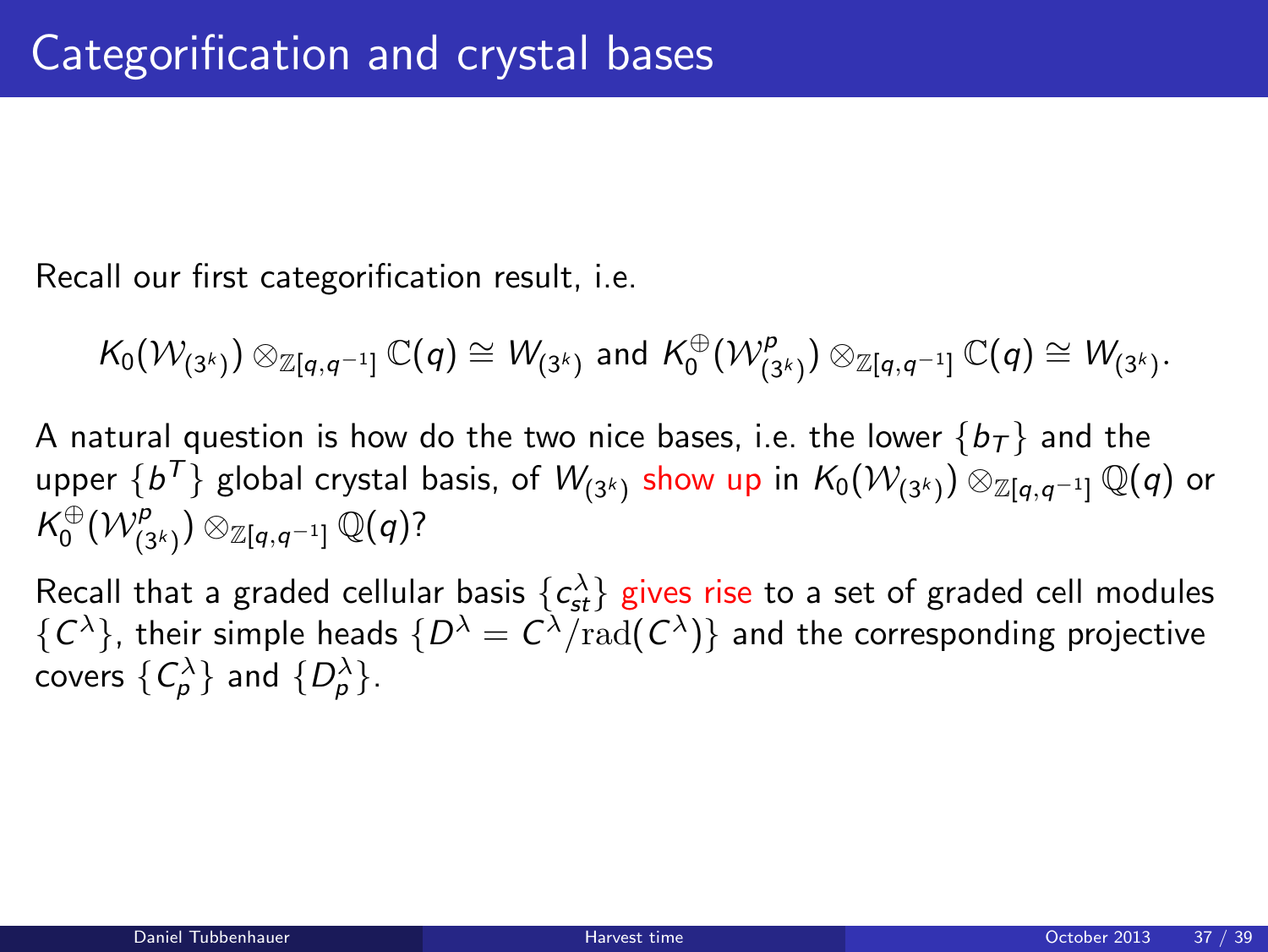## Theorem(T)

We have  $\psi([D^{\mathcal{T}}]) = b_{\mathcal{T}}$  and  $\psi_\mathcal{P}([D_\mathcal{P}^{\mathcal{T}}]) = b^{\mathcal{T}}$  under the two isometries

 $\psi\colon \mathcal{K}_0(\mathcal{W}_{(3^k)})\otimes_{\mathbb{Z}[q,q^{-1}]}\mathbb{Q}(q) \rightarrow \mathcal{W}_{(3^k)}$  and  $\psi_\mathcal{P}\colon \mathcal{K}_0^{\oplus}(\mathcal{W}_{(3^k)}^\mathcal{P})\otimes_{\mathbb{Z}[q,q^{-1}]}\mathbb{Q}(q) \rightarrow \mathcal{W}_{(3^k)},$ 

that is the simple heads  $D^\mathcal{T}$  of the cell modules  $\mathcal{C}^\mathcal{T}$  (who give a complete list of all simple  $K_S$ -modules) categorify the lower global crystal basis  $b<sub>T</sub>$  and their projective covers  $D_\rho^{\mathcal T}$  (who give a complete list of all projective, irreducible  $K_S$ -modules) categorify the upper global crystal basis  $b^T$ .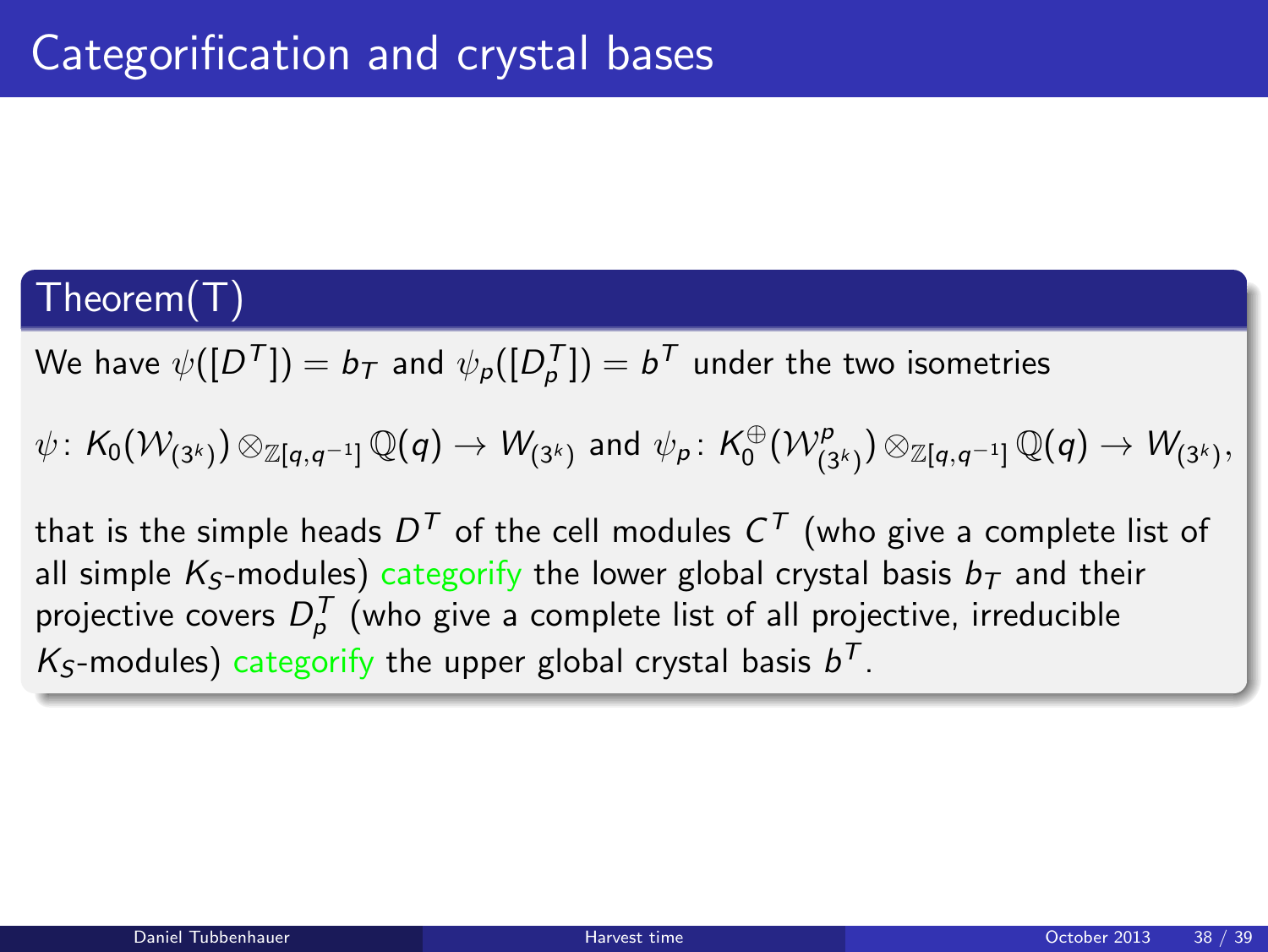There is still much to do...